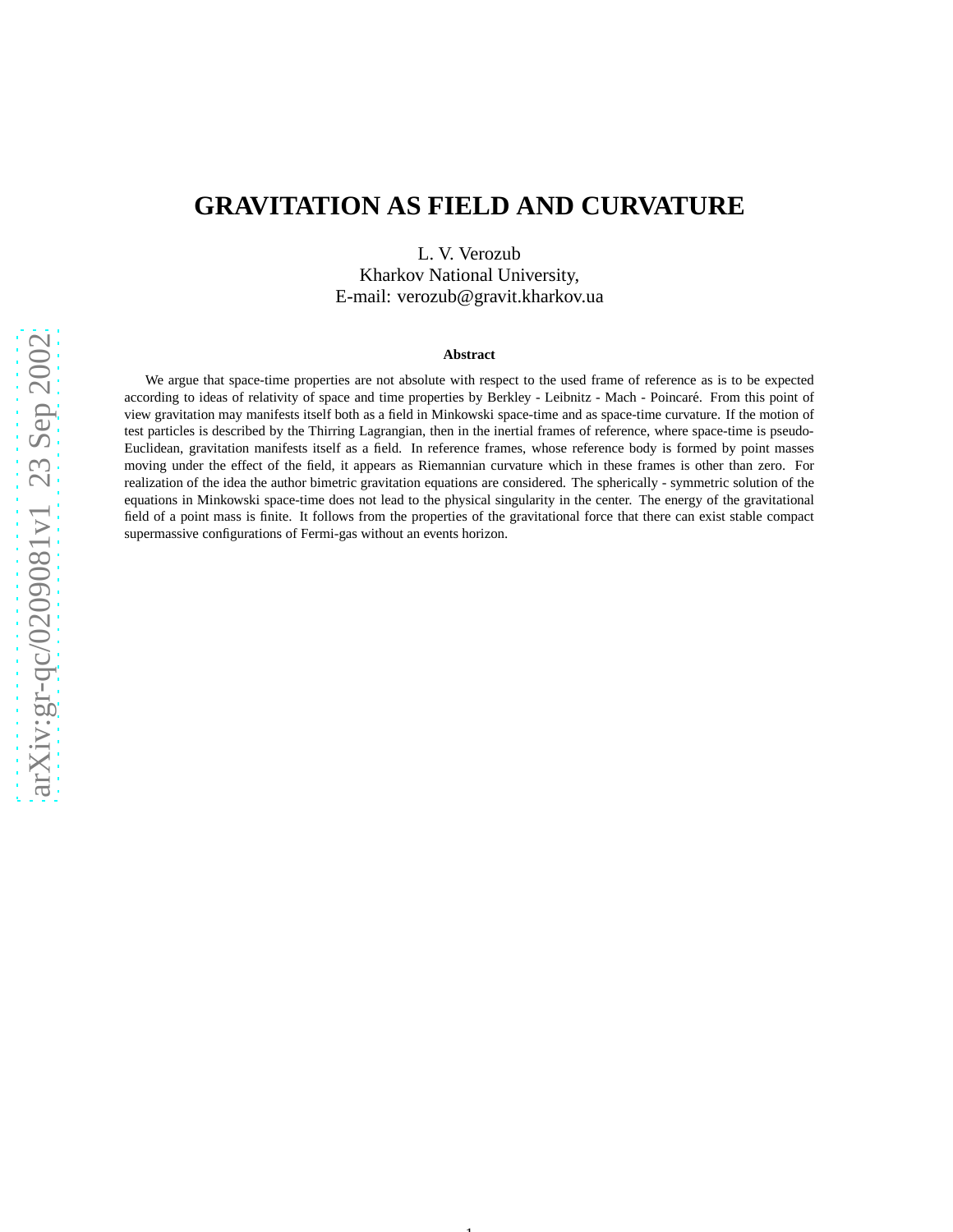## <span id="page-1-0"></span>**1 Introduction**

The key reason preventing a correct inclusion of the Einstein theory of gravitation in the interactions unification is that gravity is identified with space-time curvature. It is also a cause of such unsolved problems of the theory as an operational definition of the observable variables, the energy momentum tensor problem and gravity quantization. In the present paper starting from [[14\]](#page-17-0), [[15\]](#page-17-0) we consider a likely reason of gravity geometrization. We argue that the gravitation properties are not absolute with respect to the used frame of reference. In inertial frames of reference gravitation can be considered as a field in flat space-time, while in so called proper frames of reference it manifests itself as space-time curvature.

The author's gravitation equations which realize this idea are considered in details. They do not contradict available experimental data. The physical consequences resulting from the equations differ very little from the ones in general relativity if the distances from the attracting mass are much larger than the Schwarzschild radius  $r_q$ . However, they are completely different at the distances equal to  $r<sub>q</sub>$ or less than that. A number of new physical consequences follow from the equations.

## **2 Primary Principles**

The geometrical properties of space-time can be described only by means of measuring instruments. At the same time, the description of the properties of measuring instruments, strictly speaking, requires knowledge of space-time geometry. One of the implications of it is that geometrical properties of space and time have no experimentally verifiable significance by themselves but only within the aggregate "geometry + measuring instruments". We got aware of it owing to Poincaré [[1\]](#page-17-0). It is a development of the idea by Berkley - Leibnitz - Mach about relativity of space-time properties which is an alternative to the well known Newtonian approach.

If we proceed from the conception of relativity of spacetime, we assume that there is no way of quantitative description of physical phenomena other than attributing them to a certain frame of reference which in itself is a physical device for space and time measurements. But then the relativity of the geometrical properties of space and time mentioned above is nothing else but relativity of space-time geometry with respect to the frame of reference being used.<sup>1</sup>.

Thus, it should be assumed that the concept of the reference frame as a physical object, whose properties are given and are independent of the properties of space and time, is approximate, and only the aggregate "frame of reference + space-time geometry" has a sense.

The Einstein theory of gravitation demonstrates relativity of space-time with respect to distribution of matter. However, space-time relativity with respect to measurement instruments hitherto has not been realized in physical theory. An attempt to show that there is also space-time relativity to the used reference frames for the first time has been undertaken in [\[14](#page-17-0)], [[15\]](#page-17-0).

At present we do not know how the space-time geometry in inertial frames of reference (IFRs) is connected with the frames properties. Under the circumstances, we simply postulate (according to special relativity) that space - time in IFRs is pseudo-Euclidean. Next, we find a space-time metric differential form in noninertial frames of reference (NIFRs) from the viewpoint of an observer in the NIFR who proceeds from the relativity of space and time in the Berkley - Leibnitz - Mach - Poincaré (BLMP) sense. It is shown that there are reasons to believe that side by side with generally accepted viewpoint on motion in noninertial frames of reference as a relative motion there can also be another point of view. According to this viewpoint the metric differential form ds in the NIFR is completely conditioned by the properties of the frame being used as is to be expected according to the idea of relativity of space and time in the BLMP sense.

### **3 The Metric Form** ds **in NIFR.**

By a noninertial frame of reference we mean the frame, whose body of reference is fo/-rm/-ed by the point masses moving in the IFR under the effect of a given force field.

It would be a mistake to identify "a priori" a transition from the IFR to the NIFR with the transformation of coordinates related to the frames. If we act in such a way, we already assume that the properties of the space-time in both frames are identical. However, for an observer in the NIFR, who proceeds from the relativity of space and time in the BLMP sense, space-time geometry is not given "a priori" and must be ascertained from the analysis of experimental data.

We shall suppose that the reference body (RB) of the IFR or NIFR is formed by the identical point masses  $m_p$ . If the observer is at rest in one of the frames, his world line will coincide with the world line of some point of the reference body. It is obvious to the observer in the IFR that the accelerations of the point masses forming the reference body are equal to zero. Of course, this fact occurs in relativistic sense too. That is, if the differential metric form of space-time in the IFR is denoted by  $d\eta$  and  $v^{\alpha} = dx^{\alpha}/d\eta$ is the 4- velocity vector of the point masses forming the reference body, then the absolute derivative of the vector  $\nu^{\alpha}$  is equal to zero,i.e.

$$
D\nu^{\alpha}/d\eta = 0. \tag{1}
$$

(We mean that an arbitrary coordinate system is used).

Does this fact occur for an observer in the NIFR ? That is, if the differential metric form of space-time in the NIFR is denoted by ds, does the 4-velocity vector  $\zeta^{\alpha} = dx^{\alpha}/ds$ 

<sup>&</sup>lt;sup>1</sup>There is an important difference between a frame of reference (as a physical device) and a coordinate system (as way to parameterize points of space-time) [\[16](#page-17-0)]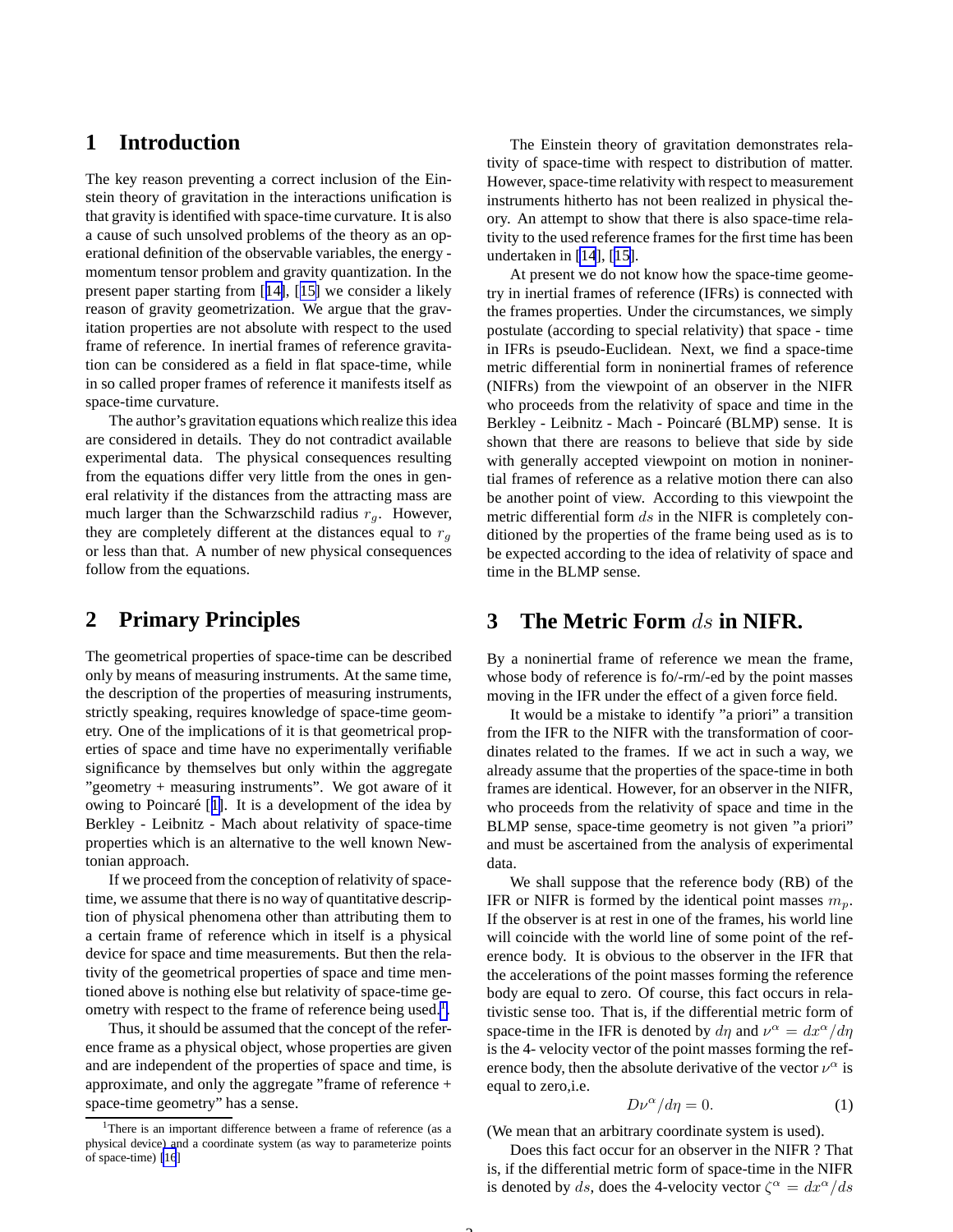<span id="page-2-0"></span>of the point masses forming the reference body of this NIFR obey the equation

$$
D\zeta^{\alpha}/ds = 0 \tag{2}
$$

? The answer depends on whether space and time are absolute in Newtonian sense or they are relative in the BLMP sense.

If space and time are absolute, the point masses of the NIFR reference body for an observer in this NIFR are at relative rest. A notion of relative acceleration can be determined in a covariant way [\[5](#page-17-0)]. This value is equal to zero. However, eqs.(2), strictly speaking, are not satisfied.

If space and time are relative in the BLMP sense, then for observers in the IFR and NIFR the motion of the point masses forming the reference body, which are kinematically equivalent, must be dynamically equivalent too (both in the nonrelativistic and relativistic sense). That is, if from the viewpoint of the observer in the IFR, the point masses forming the NIFR RB are at rest ( are not subject to the influence of forces ),then from the viewpoint of the observer in the NIFR the point masses forming the RB of his frame are at rest too (are not subject to the influence of forces either ). In other words, if for the observer in the IFR the world lines of the IFR RB points are, according to eq. [\(1\)](#page-1-0), the geodesic lines, then for the observer in the NIFR the world lines of the NIFR RB points are also the geodesic lines in his space-time, which can be expressed by eq. (2). The differential equations of these world lines at the same time are the Lagrange equations of motion of the NIFR RB points. The Lagrange equations, describing the motion of the identical RB point masses in the IFR, can be obtained from the Lagrange action  $S$  by the principle of least action. Therefore, the equations of the geodesic lines can be obtained from the differential metric form  $ds = k \, dS$ , where k is the constant,  $dS = L(x, \dot{x})dt$  and L is the Lagrange function. The constant  $k = -(m_p c)^{-1}$ , as it follows from the analysis of the case when the frame of reference is inertial. It is equal to  $-(m_p c)^{-1}$ .

Thus, if we proceed from relativity of space and time in the BLMP sense, then the differential metric form of spacetime in the NIFR can be expected to have the following form

$$
ds = -(m_p c)^{-1} \, dS(x, dx). \tag{3}
$$

In this equation  $S$  is the Lagrangian action describing (in an IFR) the motion of the identical point masses  $m_p$ , forming the NIFR reference body.

So, the properties of space-time in the NIFR are entirely determined by the properties of the used frame in accordance with the idea of relativity of space and time in the BLMP sense.

Consider two examples of the NIFR.

1.The reference body is formed by noninteracting electric charges moving in a constant homogeneous electric field E. The motion of the charges is described in Cartesian coordinates by the Lagrangian

$$
L = -m_p c^2 (1 - V^2/c^2)^{1/2} + E e x,
$$
 (4)

where  $V$  is the speed of the charges.

According to eq. (4) the space - time metric differential form in this frame is given by

$$
ds = d\eta - (wx/c^2)dx^0,
$$
 (5)

where  $d\eta = (c^2 dt^2 - dx^2 - dy^2 - dz^2)^{1/2}$ , is the metric differential form of the pseudo - Euclidean space - time in the IFR and  $w = eE/m$  is the acceleration of the charges.

2. The reference body consists of noninteracting electric charges in a constant homogeneous magnetic field  $H$ directed along the axis z. The Lagrangian describing the motion of the particles can be written as follows [[6\]](#page-17-0)

$$
L = -m_p c^2 (1 - V^2/c^2)^{1/2} - (m_p \Omega_0/2)(xy - xy), \tag{6}
$$

where  $\dot{x} = dx/dt$ ,  $\dot{y} = dx/dt$  and  $\Omega_0 = eH/2mc$ .

The points of such a system rotate in the plane  $xy$  around the axis  $z$  with the angular frequency

$$
\omega = \Omega_0 [1 + (\Omega_0 r/c)^2]^{-1/2}
$$
 (7)

where  $r = (x^2 + y^2)^{1/2}$ . The linear velocities of the BR points tend to c when  $r \to \infty$ .

For the given NIFR

$$
ds = d\eta + (\Omega_0/(2c) (ydx - xdy). \tag{8}
$$

In the above NIFR  $ds$  is of the form

$$
ds = \mathcal{F}(x, dx),\tag{9}
$$

where  $\mathcal{F}(x, dx) = d\eta + f_{\alpha}(x)dx^{\alpha}, f_{\alpha}$  is a vector field and

$$
d\eta = [\eta_{\alpha\beta}(x)dx^{\alpha}dx^{\beta}]^{1/2}
$$

is the differential metric form of pseudo-Euclidean spacetime of the IFR in the used coordinate system.  $\mathcal F$  is a homogeneous function of the first degree in  $dx^{\alpha}$ . Therefore, generally speaking, the space-time in NIFR is Finslerian [[7\]](#page-17-0) with the sign-indefinite differential metric form (9).

## **4 Space and Time Measurements in NIFR**

For the  $3 + 1$  decomposition of space - time in noninertial frames of reference to 3-space and time we proceed from a covariant method which goes back to Ulman, Komar, Dehnen and other authors [[5\]](#page-17-0). An ideal clock is a local periodic process measuring the length of its own world line  $\gamma$  to a certain scale. For an observer in the NIFR the direction of time in the point  $x^{\alpha}$  is given by the vector of the 4-velocity  $\zeta^{\alpha}$  of the BR point.

The physical 3-space in each point is orthogonal to the vector  $\zeta^{\alpha}$ . The arbitrary vector  $\xi^{\alpha}$  in the point  $x^{\alpha}$  can be represented as follows:

$$
\xi^{\alpha} = \overline{\xi}^{\alpha} + \beta \zeta^{\alpha},\tag{10}
$$

 $\sim$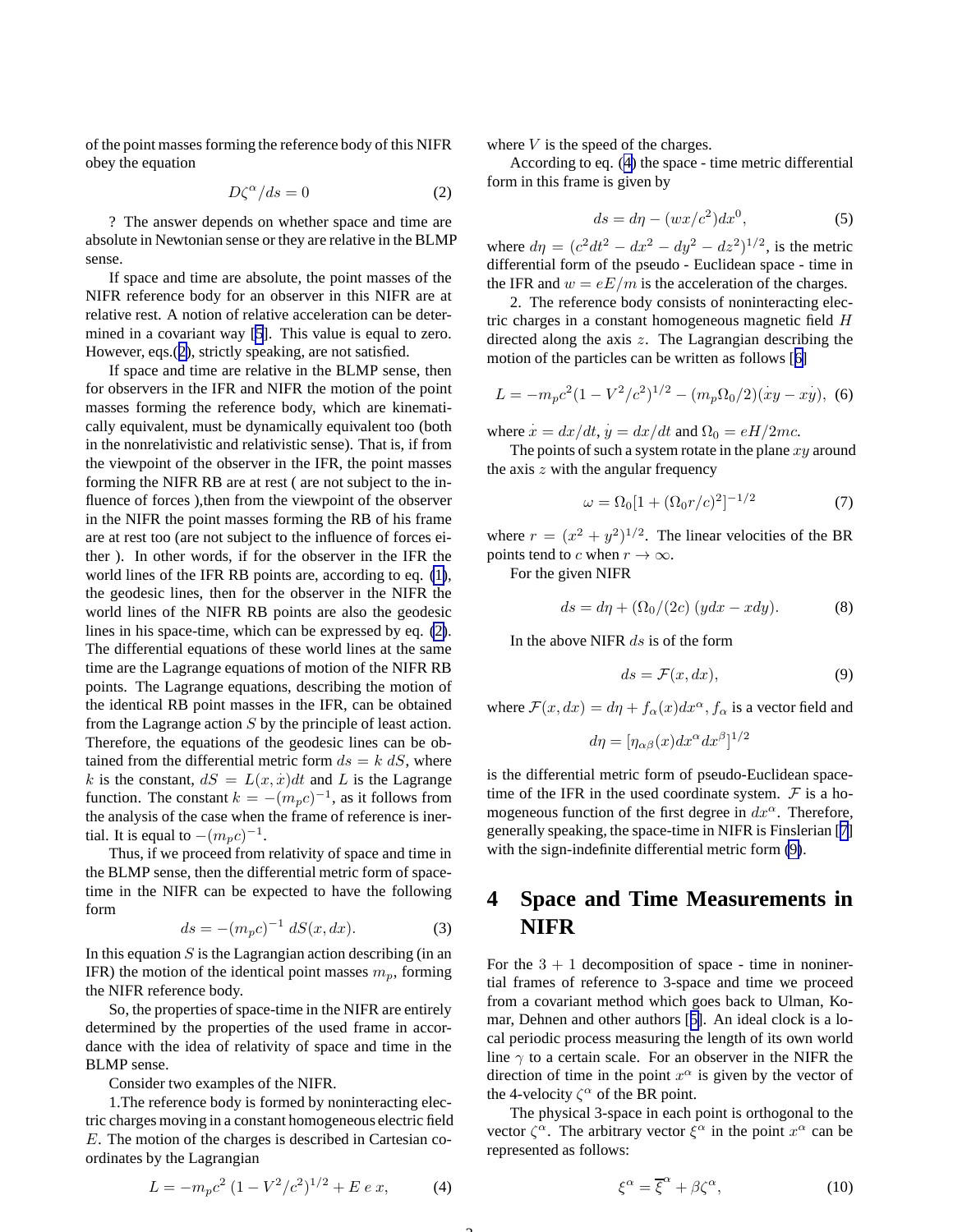<span id="page-3-0"></span>where  $\overline{\xi}^{\alpha}$  are the spatial components and  $\beta$  is the function of  $x^{\alpha}$ .

Suppose any space vector  $\overline{\xi}^{\alpha}$  in the point  $x^{\alpha}$  is orthogonal to the vector  $\zeta^{\alpha}$  in the sense of the Finslerian metric [\[7](#page-17-0)]:

$$
\stackrel{*}{\zeta}_{\alpha} \overline{\xi}^{\alpha} = 0, \tag{11}
$$

where  $\stackrel{*}{\zeta}_\alpha$  is the covariant components of the vector  $\zeta^\alpha$ , which are given by

$$
\stackrel{*}{\zeta}_{\alpha} = \mathcal{F}(x,\zeta) \frac{\partial \mathcal{F}(x,\zeta)}{\partial \zeta^{\alpha}}
$$
 (12)

Since  $\mathcal{F}(x,\zeta^{\alpha})=1$  this vector is of the form

$$
\stackrel{*}{\zeta_{\alpha}} = \eta_{\alpha\beta}\nu^{\alpha} + f_{\alpha} = \nu_{\alpha} + f_{\alpha},\tag{13}
$$

where  $v^{\alpha} = dx^{\alpha}/d\eta$  is the 4-velocity of the reference body point in the IFR. By multiplying eq. ([10](#page-2-0)) to the vector  $\dot{\zeta}_\alpha^*$ we find that  $\beta = \dot{\zeta}_{\alpha} \xi^{\alpha}$  and

$$
\overline{\xi}^{\alpha} = H^{\alpha}_{\beta} \xi^{\beta},\tag{14}
$$

where  $H^{\alpha}_{\beta} = \zeta^{\alpha} \dot{\zeta}_{\beta} - \delta^{\alpha}_{\beta}$  and  $\delta^{\alpha}_{\beta}$  is the Kroneker delta. Eq. ([10](#page-2-0)) yields for the vector  $\xi^{\alpha} = dx^{\alpha}$ :

$$
dx^{\alpha} = \overline{dx}^{\alpha} + c \, d\tau \zeta^{\alpha},\tag{15}
$$

where  $\overline{dx}^{\alpha}$  is the spatial components of the vector  $dx^{\alpha}$  and

$$
d\tau = c^{-1} \overset{*}{\zeta}_{\alpha} dx^{\alpha} \tag{16}
$$

is the time element between the events in the points  $x^{\alpha}$  and  $x^{\alpha} + dx^{\alpha}$  in the NIFR.

The metric form [\(9](#page-2-0)) and the spatial projection of the vector  $dx^{\alpha}$  lead to the following covariant form of the spatial element in the NIFR

$$
dL = \left(-\eta_{\alpha\beta}\overline{dx}^{\alpha}\overline{dx}^{\beta}\right)^{1/2} + f_{\alpha}\overline{dx}^{\alpha} \tag{17}
$$

This covariant equation is the simplest and clearest in the coordinates system in which

$$
\nu^{\alpha} = \delta_0^{\alpha} / (\eta_{00})^{1/2} \tag{18}
$$

Indeed, in eq. (17)

$$
-\eta_{\alpha\beta}\overline{dx}^{\alpha}\overline{dx}^{\beta} = H_{\alpha\beta}dx^{\alpha}dx^{\beta},\qquad(19)
$$

where

$$
H_{\alpha\beta} = -\eta_{\alpha\beta} H_{\mu}^{\alpha} H_{\nu}^{\beta} = -\eta_{\alpha\beta} - \eta_{\mu\nu} \zeta^{\mu} \zeta^{\nu} \zeta_{\alpha} \zeta_{\beta} + \zeta_{\alpha} \zeta_{\beta} + \zeta_{\beta} \zeta_{\alpha}, \qquad (20)
$$

and  $\zeta_{\alpha} = \eta_{\alpha\beta}\zeta^{\beta}$ 

In the used coordinates system

$$
\zeta^{\alpha} = \nu^{\alpha} d\eta/ds = \lambda \delta^{\alpha}_0,\tag{21}
$$

4

where  $\lambda = 1/(\nu_0 + f_0)$  and  $\nu_0 = (\eta_{00})^{1/2}$ . The zerocomponent of the tensor  $H_{\alpha\beta}$  is

$$
H_{00} = g_{00} - 2\eta_{00}\lambda(\nu_0 + f_0) + (d\eta/ds)(\nu_0 + f_0)^2.
$$
 (22)

Since

$$
d\eta/ds = (1 + f_{\alpha} \nu^{\alpha})^{-1} = (\eta_{00})^{1/2} \lambda \tag{23}
$$

and  $\lambda(\nu_0 + f_0) = 1$ , the value of  $H_{00}$  is equal to zero identically.

The components

$$
H_{ik} = \eta_{ik} + 2\lambda \eta_{i0} (\nu_k + f_k) +
$$

$$
(d\eta/ds)^2 (\nu_i + f_i)(u_k + f_k), \quad (24)
$$

where  $\nu_i = \eta_{0i} / (\eta_{00})^{1/2}$ . The spatial tensor  $H_{ik} = \eta_{ik}$ with accuracy up to  $V/c$ , where V is the linear speed of the reference body points.

We have also

$$
f_{\alpha}\overline{dx}^{\alpha} = \overline{f}_{\alpha}dx^{\alpha},\qquad(25)
$$

where

$$
\overline{f}_{\alpha} = f_{\alpha} H^{\alpha}_{\beta} = f_{\alpha} - f_0 \lambda (\nu_{\alpha} + f_{\alpha}).
$$

The zero-component of the vector  $\overline{f}_{\alpha}$  is equal to zero identically and the spatial-components are equal to  $f_i$  with accuracy up to  $V/c$ .

Thus, in the used coordinates system the spatial element in the NIFR with accuracy up to  $V/c$  is of the form

$$
dL = (-\eta_{ik} dx^i dx^k)^{1/2} + f_i dx^i = dl(1 + f_i k^i), \quad (26)
$$

where  $dl = (-\eta_{ik}dx^i dx^k)^{1/2}$  is the Euclidean spatial element and  $k^i = dx^i/dl$  is a unit vector of the direction with respect to dl.

The phase shift in the interference of two coherent light beams on a rotating frame was observed by Sagnac [[8\]](#page-17-0). For a relativistic explanation of the effect it is usually postulated ,that space-time in any frames of reference is pseudo - Euclidean [[10\]](#page-17-0), [[9\]](#page-17-0). The motion in NIFR is considered as the relative one in absolute pseudo- Euclidean space-time.

However, for an isolated observer (in a "black box") in the rotating frame, who proceeds from the notion of space and time relativity in the BLMP sense, the observed anisotropy in the time of light propagation (which from his viewpoint contradicts the experiments of Michelson - Morley type) is not a trivial effect. It must have some "internal" physical explanation.

A rigid disk rotating in the plane  $xy$  with angular velocity  $\Omega$  around the axis z is approximately identical to the NIFR described in example 2 of Sec.3. It follows from eq. (26) that the spatial element in the NIFR is anisotropic. We will show that the speed of light in the noninertial frame of reference is anisotropic too.

A triple of space basis vectors, necessary to compare the direction of a given vector from viewpoints of the NIFR and IFR, are not defined above in each point of the NIFR.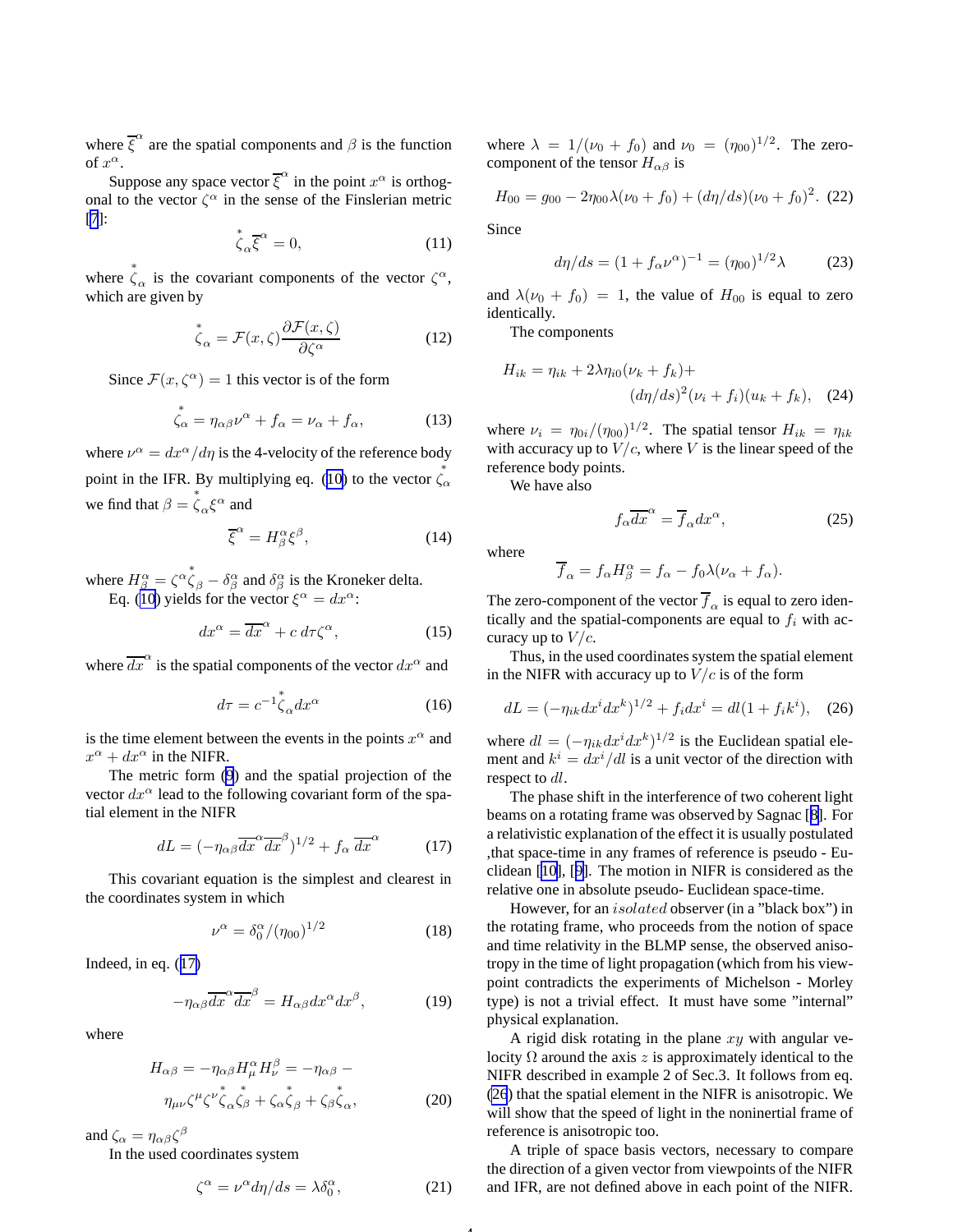<span id="page-4-0"></span>However, it does not prevent us from comparing the lengths of the vectors. In particular, we can find a dependency between the speeds of a particle in the NIFR and IFR.

The speed of the motion of a particle in the NIFR is

$$
v' = (-\eta_{\alpha\beta}\overline{u}^{\alpha}\overline{u}^{\beta})^{1/2} + f_{\alpha}\overline{u}^{\alpha}, \qquad (27)
$$

where  $u^{\alpha} = dx^{\alpha}/d\tau$  is 4-velocity of the particle. The term under the square root is given by

∗

$$
-H_{\alpha\beta}u^{\alpha}u^{\beta} = -\eta_{\alpha\beta}u^{\alpha}u^{\beta} - \eta_{\mu\nu}\zeta^{\mu}\zeta^{\nu}(\zeta_{\alpha}v^{\alpha})^{2}
$$
  
=  $-\eta_{\alpha\beta}u^{\alpha}u^{\beta} - c^{2}(d\eta/ds)^{2} + 2c^{2}(d\tau_{0}/d\tau),$  (28)

where we have used the following equalities:

$$
\stackrel{*}{\zeta}_{\alpha} dx^{\alpha}/d\tau = c,\tag{29}
$$

$$
\zeta_{\alpha} = \nu_{\alpha} d\eta/ds,\tag{30}
$$

$$
\zeta_{\alpha} dx^{\alpha} / d\tau_0 = c \tag{31}
$$

$$
\tau_0 = c^{-1} u_\mu dx^\mu \tag{32}
$$

The first term in eq. (28) for a photon is equal to zero and we obtain with accuracy up to  $V/c$  that  $(-\eta_{\alpha\beta}\overline{u}^{\alpha}\overline{u}^{\beta})^{1/2}$  = c.

In the same approximation  $f_{\alpha} \overline{u}^{\alpha} = \overline{f}_{\alpha} u^{\alpha} = c f_i k^i$ .

Thus, in the used coordinates system the speed of the photon in the NIFR with accuracy up to  $V/c$  is

$$
v'_{ph} = c(1 + f_i k^i). \tag{33}
$$

Consider a disk rotating with the constant angular velocity  $\Omega$  around the z axis. Let r and  $\theta$  be the coordinates, defined by the equations

$$
x = r\cos(\varphi), y = r\sin(\varphi), \varphi = \theta + \Omega t. \tag{34}
$$

In the coordinate system  $(r, \theta, z, t)$  the space - time metrical differential form  $ds$  in the rotating frame is of the form

$$
ds = d\eta - [\Omega r^2/(2c)]d\theta - [\Omega^2 r^2/(2c^2)]dx^0.
$$
 (35)

where  $d\eta$  is the pseudo - Euclidean metric form:

$$
d\eta^{2} = [1 - (\Omega r)^{2}/c^{2}](dx^{0})^{2} - (dr)^{2} - r^{2}(d\theta)^{2}
$$

$$
-2(r^{2}\Omega/c)d\theta dx^{0} - dz^{2}.
$$
 (36)

In this coordinates system eq. ([18\)](#page-3-0) is satisfied with accuracy at least up to  $V/c$ . In virtue of equations [\(26\)](#page-3-0) and (33) the time of the motion of light from the point  $x^i$  to  $x^{i} + dx^{i}$  is  $dL/v_{p} = c^{-1}dl(1 + 2f_{i}k^{i})$ . It follows from eq. (36) that in the used coordinates system

$$
f_i k^i = -\frac{\Omega r}{2c} \frac{d\theta}{2\pi}.
$$

For this reason the difference in the time interval between light propagation around the rotating disk in a clockwise and counterclockwise direction is  $4\pi r^2 \Omega/c^2$ , which gives the Sagnac phase shift [[8\]](#page-17-0). Thus, the Sagnac effect for the isolated observer in the rotating frame can be treated as caused by the Finslerian metric of space-time in noninertial frames of reference.

## **5 Inertial Forces**

Let us show that the existence of the inertial forces in NIFR can be interpreted as the exhibition of the Finslerian connection of space-time in such frames.

According to our initial assumption in Section 3,the differential equations of motion in an IFR of the point masses, forming the reference body of the NIFR,are the geodesic lines of space-time in NIFR. These equations can be found from the variational principle  $\delta \int ds = 0$ . The equations are of the form

$$
d\zeta^{\alpha}/ds + G^{\alpha}(x,\zeta) = 0, \qquad (37)
$$

where  $\zeta^{\alpha}$  is the 4-velocity of the point mass, the world line of which is  $x^{\alpha} = x^{\alpha}(s)$ , and

$$
G^{\alpha}(x,\zeta) = \Gamma^{\alpha}_{\beta\gamma}\zeta^{\alpha}\zeta^{\gamma} + B^{\alpha}_{\beta}\zeta^{\beta} + \zeta^{\alpha}\,\rho\,d(\rho^{-1})/ds,\tag{38}
$$

where

$$
\rho = d\eta/ds = (\eta_{a\beta}\zeta^{\alpha}\zeta^{\beta})^{1/2}, B^{\alpha}_{\beta} = \eta^{\alpha\delta}B_{\delta\beta}
$$

and

$$
B_{\delta\beta}=\partial f_{\beta}/\partial x^{\delta}-\partial f_{\delta}/\partial x^{\beta}.
$$

In the Finslerian space-time a number of connections can be defined according to eq. (37) [[7\]](#page-17-0). In particular, this equation can be interpreted in the sense that in the NIFR space-time the absolute derivative of a vector field  $\xi^a(x)$ along the world line  $x^{\alpha} = x^{\alpha}(s)$  is of the form

$$
D\xi^{\alpha}/ds = d\xi^{\alpha}/ds + G^{\alpha}_{\beta}(x, dx/ds)\xi^{\beta}, \qquad (39)
$$

where

$$
G^{\alpha}_{\beta}(x, dx/ds) = B^{\alpha}_{\beta} + \Gamma^{\alpha}_{\beta\gamma} dx^{\gamma}/ds + \rho d\rho^{-1}/ds.
$$

Equations (39) define a connection of Laugvitz type [[7\]](#page-17-0) in space-time of the NIFR, which is nonlinear relative to  $dx^{\alpha}$ . The change in the vector  $\xi^{\alpha}$  due to an infinitesimal parallel transport is

$$
d\xi^{\alpha} = -G^{\alpha}_{\beta}(x, dx)\xi^{\beta},\tag{40}
$$

Consider the motion of a particle of the mass  $m_p$ , in a NIFR, unaffected by forces of any kind in the laboratory (inertial) frame of reference. The differential equations of motion of such a particle can be found from the variational principle  $\delta \int d\eta = 0$ . Since  $ds = d\eta - f_{\alpha} dx^{\alpha}$ , the equations of motion are

$$
Du^{\alpha}/ds = B^{\alpha}_{\beta}u^{\beta}.
$$
 (41)

As an example, consider the nonrelativistic disk rotating in the xy plane about the z axis with the angular velocity  $\Omega$ . The equations of motion (37) are

$$
d\vec{\zeta}/dt + \vec{\Omega} \times \vec{r} = 0,\t(42)
$$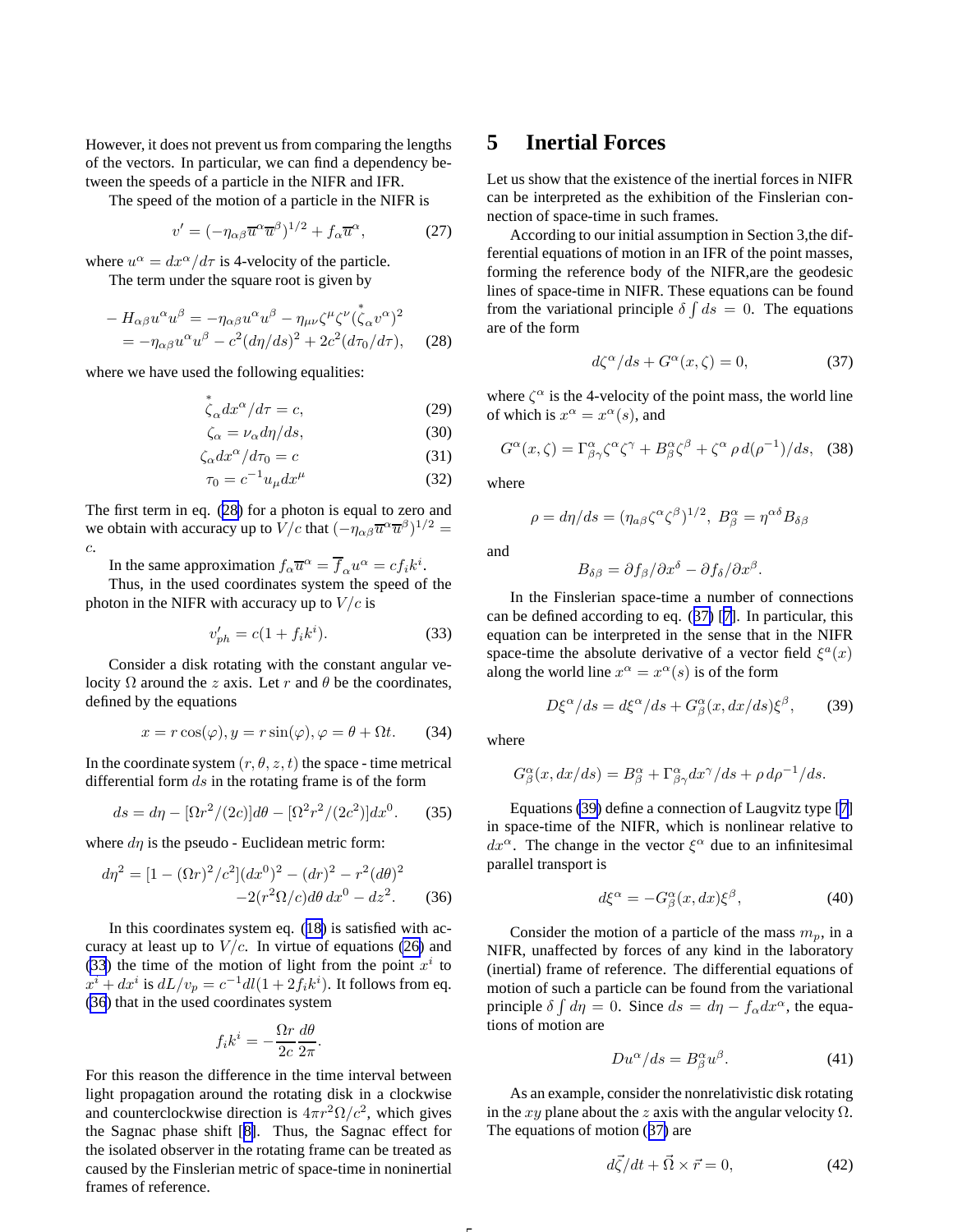where  $\vec{r} = \{x, y, z\}$  and the coordinates origin coincides with the disk center. The absolute derivative ([39\)](#page-4-0) of a vector  $\xi$  is given by

$$
D\vec{\xi}/dt = d\vec{\xi}/dt - \vec{\Omega} \times \vec{\xi}.
$$
 (43)

and the equations of motion ([41](#page-4-0)) of the considered particle in the NIFR are

$$
D\vec{v}/dt = -\vec{\Omega} \times \vec{v},\tag{44}
$$

where  $\vec{v} = \{\dot{x} \, \dot{y}, \dot{z}\}.$ 

Next, for the 4-velocity  $u^{\alpha}$  we have

$$
u^{\alpha} = \overline{u}^{\alpha} + \zeta^{\alpha}, \tag{45}
$$

where  $\overline{u}^{\alpha}$  is the spatial velocity of the particle in the NIFR. In the nonrelativistic limit eq. (45) can be written in the form

$$
\vec{v} = \overline{\vec{v}} + \vec{\zeta},\tag{46}
$$

where  $\overline{\vec{v}}$  is the "relative" velocity of the particle and  $\vec{\zeta} =$  $\vec{v}$  is the velocity of the disk point in the laboratory frame. Substituting (46) in (44), we find that

$$
D\overline{\vec{v}}/dt = -D\overline{\vec{\zeta}}/dt - \vec{\Omega} \times \vec{v} - \vec{\Omega} \times \vec{\zeta}.
$$
 (47)

The value  $D\overline{\vec{v}}/dt$  is an acceleration of the considered particle in the used NIFR found with the help of measuring instruments. The velocities field  $\vec{\zeta}$  of the disk points is given by

$$
\vec{\zeta} = \vec{\Omega} \times \vec{r}.\tag{48}
$$

Hence, along the particle path we have  $d\vec{\zeta}/dt = \vec{\Omega} \times \vec{v}$ and

$$
D\vec{\zeta}/dt = d\vec{\zeta}/dt - \vec{\Omega} \times \vec{\zeta} = \vec{\Omega} \times \vec{\overline{v}}.
$$
 (49)

Thus, finally, we find from (44)

$$
m_p D\overline{\vec{v}}/dt = -2m_p(\vec{\Omega} \times \overline{\vec{v}}) - m_p \vec{\Omega} \times (\vec{\Omega} \times \vec{r}).
$$
 (50)

We arrived at the nonrelativistic equations of motion of a point in a rotating frame [\[12\]](#page-17-0). The right-hand side of eq. (50) is the ordinary expression for the Coriolis forces and the centrifugal force in the rotating frames. See also [\[13](#page-17-0)] ).

Thus, in the nonrelativistic limit the Finslerian spacetime in NIFR manifests itself in the structure of vector derivatives with respect to the time  $t$ . It should be noted that eq. (43) is considered sometimes in classical dynamics nominally [[12\]](#page-17-0) just for the derivation of the inertial forces in the NIFRs.

### **6 Relativity of Inertia**

A clock, which is in a NIFR at rest, is unaffected by acceleration in space - time of the frame. The change in rate of the ideal clock is a real consequence of the difference between the space - time metrics in the IFR and NIFR. It is given by the factor  $\sigma = ds/d\eta$  from the equation  $ds = \sigma d\eta$ . For the rotating disk of the radius  $R \space \sigma = 1 - \omega^2 R^2 / 2c^2$  which

gives rise to the observed red shift in the well known Pound - Rebka - Snider experiments.

We consider here another experimentally verifiable consequence of the above theory.

Let  $p^{\alpha} = m_p c \, dx^{\alpha}/d\eta$  be 4-momentum of a particle in the IFR. Using  $3 + 1$  decomposition of space-time in the NIFR we have

$$
p^{\alpha} = \overline{p}^{\alpha} + E\zeta^{\alpha}.
$$
 (51)

From the viewpoint of an observer in the NIFR the spatial projection  $\overline{p}^{\alpha}$  should be identified with the momentum, and the quantity  $cE$  with the energy  $\mathcal E$  of the particle. It is obvious that  $E = \overset{*}{\zeta}_{\alpha} p^{\alpha}$ .

Therefore, the energy of the particle in the NIFR is

$$
\mathcal{E} = m_p Q c^2 \overset{*}{\zeta}_{\alpha} u^{\alpha},\tag{52}
$$

where  $Q = ds/d\eta = F(x, dx/d\eta)$ . For the particle at rest in the NIFR  $u^{\alpha} = \zeta^{\alpha}$  and we obtain

$$
\mathcal{E} = m_p Q c^2 \tag{53}
$$

Thus, the inertial mass  $m'_p$  of the particle in the NIFR is given by

$$
m'_p = Qm_p \tag{54}
$$

The quantity  $m'_p$  coincides with the proportionality factor between the momentum and the velocity of the nonrelativistic particle in the NIFR.

Since  $Q$  is the function of  $x^{\alpha}$ , the inertial mass in the NIFR is not a constant. For example, on the rotating disk we have

$$
m'_p = m_p / (1 - \Omega^2 r^2 / 2c^2),\tag{55}
$$

where  $\Omega$  is the rotation angular velocity and r is the distance of the body from the disk center.

The difference between the inertial mass  $m_p^{eq}$  of a body on the Earth equator and the mass  $m_p^{pol}$  of the same body on the pole is given by

$$
(m_p^{eq} - m_p^{pol})/m_p^{pol} = 1.2 \cdot 10^{-12} \tag{56}
$$

The dependence of the inertial mass of particles on the Earth longitude can be observed by the Mossbauer effect. Indeed, the change  $\Delta\lambda$  in the wave length  $\lambda$  at the Compton scattering on particles of the masses  $m_p$  is proportional to  $m_p^{-1}$ . If this value is measured for gamma - quantums with the help of the Mossbauer effect at a fixed scattering angle, then after transporting the measuring device from the longitude  $\varphi_1$ to the longitude  $\varphi_2$  we have

$$
\frac{(\Delta\lambda)^{-1}_{\varphi_1} - (\Delta\lambda)^{-1}_{\varphi_2}}{(\Delta\lambda)^{-1}_{\varphi_1}} = \Theta \left[ \cos^2(\varphi_1) - \cos^2(\varphi_2) \right], \quad (57)
$$

where  $\Theta = 1.2 \cdot 10^{-12}$ .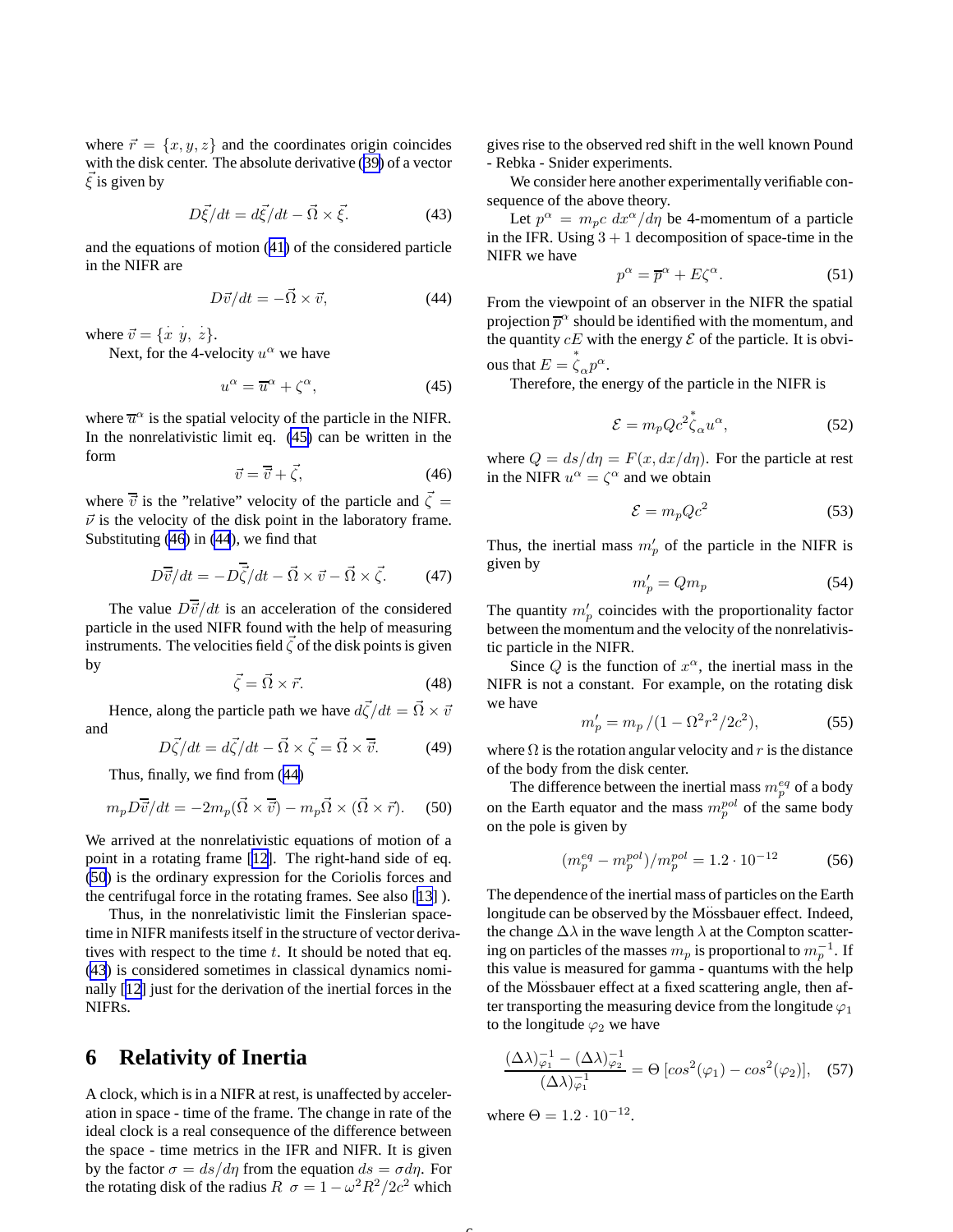## <span id="page-6-0"></span>**7 Gravitation in Inertial and Proper Reference Frames**

Consider a frame of reference whose reference body is formed by identical material points  $m_p$  moving under the effect of the field  $\psi_{\alpha\beta}$ . These frames will be called the proper frames of reference (PRF) of the given field. Any observer, located in the PFR at rest, moves in space-time of this frame along the geodesic line of his space-time. This implies that the space-time metric differential form in the NIFR is given by eq. ([3\)](#page-2-0) where  $S$  is the action describing describing the motion of particles forming the reference body of the NIFR.

Now suppose [[17\]](#page-17-0) that in pseudo- Euclidean space-time gravitation can be described as a tensor field  $\psi_{\alpha\beta}(x)$ , and the Lagrangian describing motion of a test particle with the mass  $m_p$  is of the form

$$
L = -m_p c [g_{\alpha\beta}(\psi) \stackrel{\cdot \alpha}{x} \stackrel{\cdot \beta}{x}]^{1/2},\tag{58}
$$

where  $\dot{x}^{\alpha} = dx^{\alpha}/dt$  and  $g_{\alpha\beta}$  is the symmetric tensor whose components are the function of  $\psi_{\alpha\beta}$ .

According to [\(3](#page-2-0)) the space-time metric differential form in the PFR is given by

$$
ds^2 = g_{\alpha\beta}(\psi) dx^{\alpha} dx^{\beta} \tag{59}
$$

Thus, the space-time in the PFR is a Riemannian with the curvature other than zero. Viewed by an observer in the IFR, the motion of the test particle forming the reference body of the PFR is affected by the force field  $\psi_{\alpha\beta}$ . But the observer located in the PRF will not observe the force properties of the field  $\psi_{\alpha\beta}$  since he moves in space-time of the PRF along the geodesic line. For him the presence of the field  $\psi_{\alpha\beta}$  will be displayed in another way — as spacetime curvature differing from zero in these frames, e.g. as a deviation of the world lines of the neighbouring points of the reference body.

For example, when studying the Earth's gravity, a frame of reference fixed to the Earth can be considered as an inertial frame if the forces of inertia are ignored. An observer located in this frame can consider motion of the particles forming the PRF reference body in flat space-time on the basis of eq. (58) without running into contradiction with experiments. However, the observer in the PFR (in a comoving frame for free falling particles) does not find the Earth gravity as some force field. If he proceeds from the relativity of space-time, he believes that point particles, forming the reference body of his reference frame, are the point of his physical space. They do not affect a force field and their accelerations in his space-time are equal to zero. In spite of that, he observes a change in the relative distances of these particles. Such an experimental fact has apparently the only explanation as non-relativistic display of the deviations of the geodesic lines caused by space-time curvature. So, we observe an important fact that only in proper frames of reference we have an evidence for gravitation identification with space-time curvature.

Thus, we arrive at the following hypothesis. In inertial frames of reference, where space-time is pseudo - Euclidean, gravitation is a field  $\psi_{\alpha\beta}$ . In the proper frames of reference of the field  $\psi_{\alpha\beta}$ , where space-time is Riemannian, gravitation manifests itself as curvature of space-time and must be described completely by the geometrical properties of the letter.

If this possibility really takes place in nature, then it will remove an isolation of the geometrical gravitational theories from the theories of other fields.

Of course, eq. [\(3](#page-2-0)) refers to any classical field. For instance, space-time in the PRF of an electromagnetic field is Finslerian. However, since ds depends on the mass  $m_p$  and charge e of the point masses forming the reference body, this fact is not of great significance.

It should be noted that the geometrical theory of gravitation in the PFR is not identical to Einstein's theory. Gravitational equations should be some kind of differential equations for the function  $\psi_{\alpha\beta}$  or  $g_{\alpha\beta}$  ( $\psi$ ), which are invariant under a certain set of gauge transformations of the potentials  $\psi_{\alpha\beta}$ . Since  $g_{\alpha\beta} = g_{\alpha\beta}(\psi)$ , the Einstein equations are the equations both for  $g_{\alpha\beta}$  and for  $\psi_{\alpha\beta}$ . Under the transformation  $\psi_{\alpha\beta} \rightarrow \overline{\psi}_{\alpha\beta}$  the quantities  $g_{\alpha\beta}$  ( $\psi$ ) undergo some transformations too, and, as a consequence, the equations of the test particle motion resulting from eq. (58) and the Einstein's equations do not remain invariant.

The equations of motion resulting from eq. (58) are at the same time the equations of a geodesic line of the Riemannian space-time  $V_n$  of the dimensionality n with the metric tensor  $g_{\alpha\beta}$  ( $\psi$ ). That is why if the given gauge transformation  $\psi_{\alpha\beta} \rightarrow \overline{\psi}_{\alpha\beta}$  leaves the equations of motion invariant, then the corresponding transformation  $g_{\alpha\beta} \rightarrow \overline{g}_{\alpha\beta}$ is a mapping  $V \to \overline{V}$  of the Riemannian spaces leaving geodesic lines invariant, i.e. it is a geodesic, (projective) mapping. Let us assume that not only eq. (58) but also the field equations contain  $\psi_{\alpha\beta}$  only in the form  $g_{\alpha\beta}$  ( $\psi$ ), then it becomes clear that the gauge-invariance of the equations of motion will be ensured if the field equations are invariant with respect to geodesic mappings of the Riemannian space  $V_n$ . Thus, if we start from eq. (58), then the gravitational field equations as well as the physical field characteristics must be invariant with respect to geodesic (projective) mappings of the Riemannian space-time  $V_n$  with the metric tensor  $g_{\alpha\beta}(\psi)$ .

Simplest equations of that kind are analyzed in the next Section.

## **8 The geodesic-invariant equations of gravitation**

In accordance with the basic principles the space-time in the PRF of the gravitational field  $\psi_{\alpha\beta}$  is the Riemannian  $V_n$  of dimension n=4 whose metric tensor is defined up to geodesic (projective) mappings  $g_{\alpha\beta} \rightarrow \overline{g}_{\alpha\beta}$ , generated by the gauge transformations  $\psi_{\alpha\beta} \rightarrow \overline{\psi}_{\alpha\beta}$ . The geodesic

-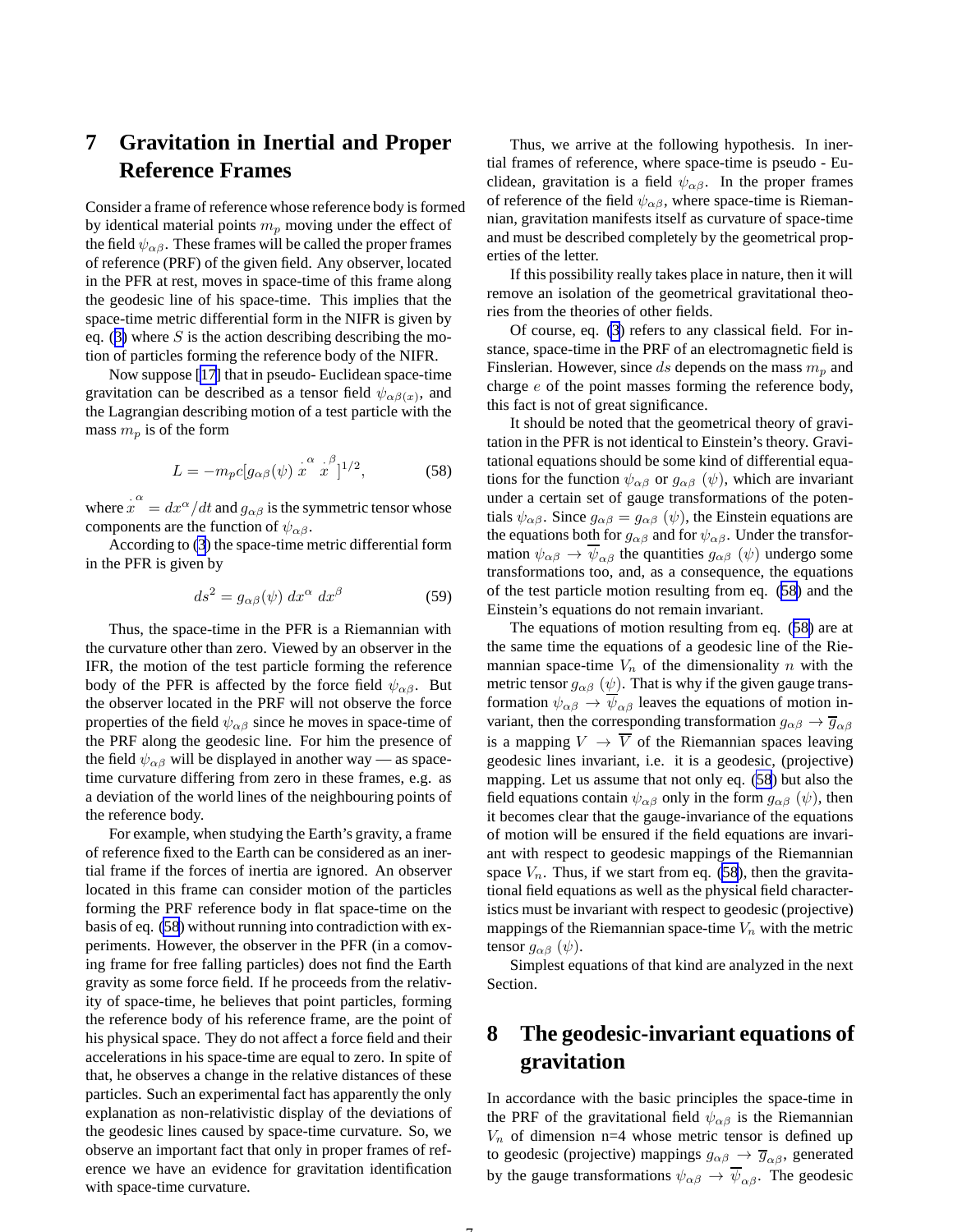<span id="page-7-0"></span>transformations of the metric tensor  $g_{\alpha\beta}$  are given by Levi-Chivita equations [[19\]](#page-17-0), [\[20](#page-17-0)]:

$$
\nabla_{\alpha}\overline{g}_{\beta\gamma} = 2\varphi_{\alpha}\overline{g}_{\beta\gamma} + \varphi_{\beta}\overline{g}_{\gamma\alpha} + \varphi_{\gamma}\overline{g}_{\alpha\beta} ,\qquad(60)
$$

where

$$
\varphi_{\alpha} = \frac{1}{2(n+1)} \frac{\partial}{\partial x^{\alpha}} \lg \left| \frac{\overline{g}}{g} \right| ,
$$
  

$$
\nabla_{\alpha} \overline{g}_{\beta \gamma} = \partial \overline{g}_{\beta \gamma} / \partial x^{\alpha} - \Gamma^{\mu}_{\alpha \beta} \overline{g}_{\mu \gamma} - \Gamma^{\mu}_{\alpha \gamma} \overline{g}_{\mu \beta} ,
$$

 $g = \det|g_{\alpha\beta}|$ 

The Christoffel symbols and the curvature tensor also do not remain invariant. In particular, the Christoffel symbols are transformed as follows [[20\]](#page-17-0):

$$
\overline{\Gamma}_{\alpha\beta}^{\gamma} = \Gamma_{\alpha\beta}^{\gamma} + \delta_{\alpha}^{\gamma} \phi_{\beta} + \delta_{\beta}^{\gamma} \phi_{\alpha};
$$
 (61)

where  $\phi_{\alpha}(x)$  is a vector field.

However, some objects, which are invariant under geodesic (projective) mappings of the space  $V_n$ , also can be defined. Just these gauge-invariant objects have a physical sense in the theory under consideration.

The simplest gauge-invariant object is the Thomas symbols [\[22](#page-17-0)]:

$$
\Pi^{\gamma}_{\alpha\beta} = \Gamma^{\gamma}_{\alpha\beta} - (n+1)^{-1} \left[ \delta^{\gamma}_{\alpha} \Gamma^{\mu}_{\beta\mu} + \delta^{\gamma}_{\beta} \Gamma^{\mu}_{\alpha\mu} \right] . \tag{62}
$$

The Thomas symbols are transformed as a tensor only with respect to the projective coordinate transformations. However, by replacing the ordinary derivatives to the covariant ones for the metric  $d\sigma^2$ , a tensor  $B^{\gamma}_{\alpha\beta}$  can be received. This object also can be written as follows

$$
B^{\gamma}_{\alpha\beta} = \Pi^{\gamma}_{\alpha\beta} - \stackrel{\circ}{\Pi}_{\alpha\beta^{\gamma}} , \qquad (63)
$$

where  $\prod$ <sup>o</sup> γ  $\alpha\beta$  are Thomas symbols in the  $E_n$ :

$$
\prod_{\alpha\beta}^{\circ\gamma} = \prod_{\alpha\beta}^{\circ\gamma} - (n+1)^{-1} \left[ \delta_{\alpha}^{\gamma} \prod_{\epsilon\beta}^{\circ\epsilon} + \delta_{\beta}^{\gamma} \prod_{\epsilon\alpha}^{\circ\epsilon} \right],
$$
 (64)

This geodesic - invariant tensor will be named the strength tensor of a gravitational field. Note that the equality  $B^{\gamma}_{\alpha\gamma} =$ 0 is satisfied identically.

According to eq. [\(58\)](#page-6-0) the differential equations of motion of the test particle are given by

$$
\frac{d^2x^{\gamma}}{ds^2} + \Gamma^{\gamma}_{\alpha\beta}\frac{dx^{\alpha}}{ds}\frac{dx^{\beta}}{ds} = 0 , \qquad (65)
$$

where  $\Gamma^{\gamma}_{\alpha\beta}$  are the Christoffel symbols in  $V_n$ . Following [\[22](#page-17-0)] we will show how one can define a geodesic - invariant connection and curvature in the spaces under consideration.

Let us define a scalar parameter  $p$  on the geodesic lines, that remains unaltered by geodesic mapping of  $V_n$ , by means of a differential equation

$$
\{p,s\} = -2\epsilon \Gamma^0_{\alpha\beta} \frac{dx^\alpha}{ds} \frac{dx^\beta}{ds},\tag{66}
$$

 $\Omega$ 

where

$$
\{p,s\} = \frac{\frac{d^2p}{ds^2}}{\frac{dp}{ds}} - \frac{3}{2} \left(\frac{\frac{d^2p}{ds^2}}{\frac{dp}{ds}}\right)^2, \tag{67}
$$

 $\epsilon$  is a nonzero constant and  $\Gamma^0_{\alpha\beta}$  are a given function of  $x^{\alpha}$ symmetric in low indices:

$$
\Gamma^0_{\alpha\beta} = \Gamma^0_{\beta\alpha}.\tag{68}
$$

By eq. (66) the parameter  $p$  is defined as the function of  $s$ up to linear fractional transformations.

Since the parameter p must be a scalar, the object  $\Gamma^0_{\alpha\beta}$ is the components of the covariant tensor of rank 2.

Let  $\overline{\Gamma}^0_{\alpha\beta}$  and  $d\overline{s}$  be the components of  $\Gamma^0_{\alpha\beta}$  and the line element ds, respectively, after some geodesic mapping of space-time  $V_n$ . Then the new geodesic equations are given by

$$
\frac{d^2x^{\gamma}}{d\overline{s}^2} + \overline{\Gamma}^{\gamma}_{\alpha\beta} \frac{dx^{\alpha}}{d\overline{s}} \frac{dx^{\beta}}{d\overline{s}} = 0.
$$
 (69)

On the other hand, after a geodesic mapping eqs.(65) are

$$
\frac{d^2x^\gamma}{d\overline{s}^2} + \frac{\overline{s}''}{(\overline{s}')^2}\frac{dx^\alpha}{d\overline{s}} + \Gamma^\gamma_{\alpha\beta}\frac{dx^\alpha}{d\overline{s}}\frac{dx^\beta}{d\overline{s}} = 0,
$$

where  $\overline{s}' = d\overline{s}/ds$ ,  $\overline{s}'' = d^2\overline{s}/ds^2$ , and these equations must be identical to (69). With regards to (61), this yields

$$
d\overline{s}/ds = \exp\left(-2\int \phi_{\alpha} dx^{\alpha}\right) \tag{70}
$$

Then, by putting

$$
\{p,\overline{s}\} = -2\epsilon \overline{\Gamma}^0_{\alpha\beta} \frac{dx^{\alpha}}{\overline{ds}} \frac{dx^{\beta}}{\overline{ds}}
$$
(71)

and by taking notice of

$$
\{p,\overline{s}\} = (ds/\overline{ds})^2 [\{p,s\} - \{\overline{s},s\}],
$$
 (72)

we find (since  $p$  must be the invariant under geodesic mappings) the equations of transformation of  $\Gamma^{0}_{\alpha\beta}$  under geodesic mappings:

$$
\overline{\Gamma}^0_{\beta\gamma} = \Gamma^0_{\beta\gamma} - \epsilon^{-1} \left\{ \frac{1}{2} \left( \frac{\partial \phi_\beta}{\partial x^\gamma} + \frac{\partial \phi_\gamma}{\partial x^\beta} \right) \right\} - \phi_\kappa \Gamma^\kappa_{\beta\gamma} + \phi_\beta \phi_\gamma
$$
(73)

Now on every geodesic we define a *gauge variable* ("5 th coordinate") by substitution

$$
x^4 = -\frac{1}{2\epsilon} \log \frac{ds}{dp}.\tag{74}
$$

Let  $\overline{s}$  be another parameter on the geodesic and

$$
\overline{x}^4 = -\frac{1}{2\epsilon} \log \frac{d\overline{s}}{dp}.
$$
 (75)

is the gauge variable corresponding to the transition  $p \rightarrow \overline{s}$ . Then it follows from (70) that for any path

$$
\overline{x}^0 = x^0 + \epsilon^{-1} \int_q \phi_\alpha dx^\alpha + C,\tag{76}
$$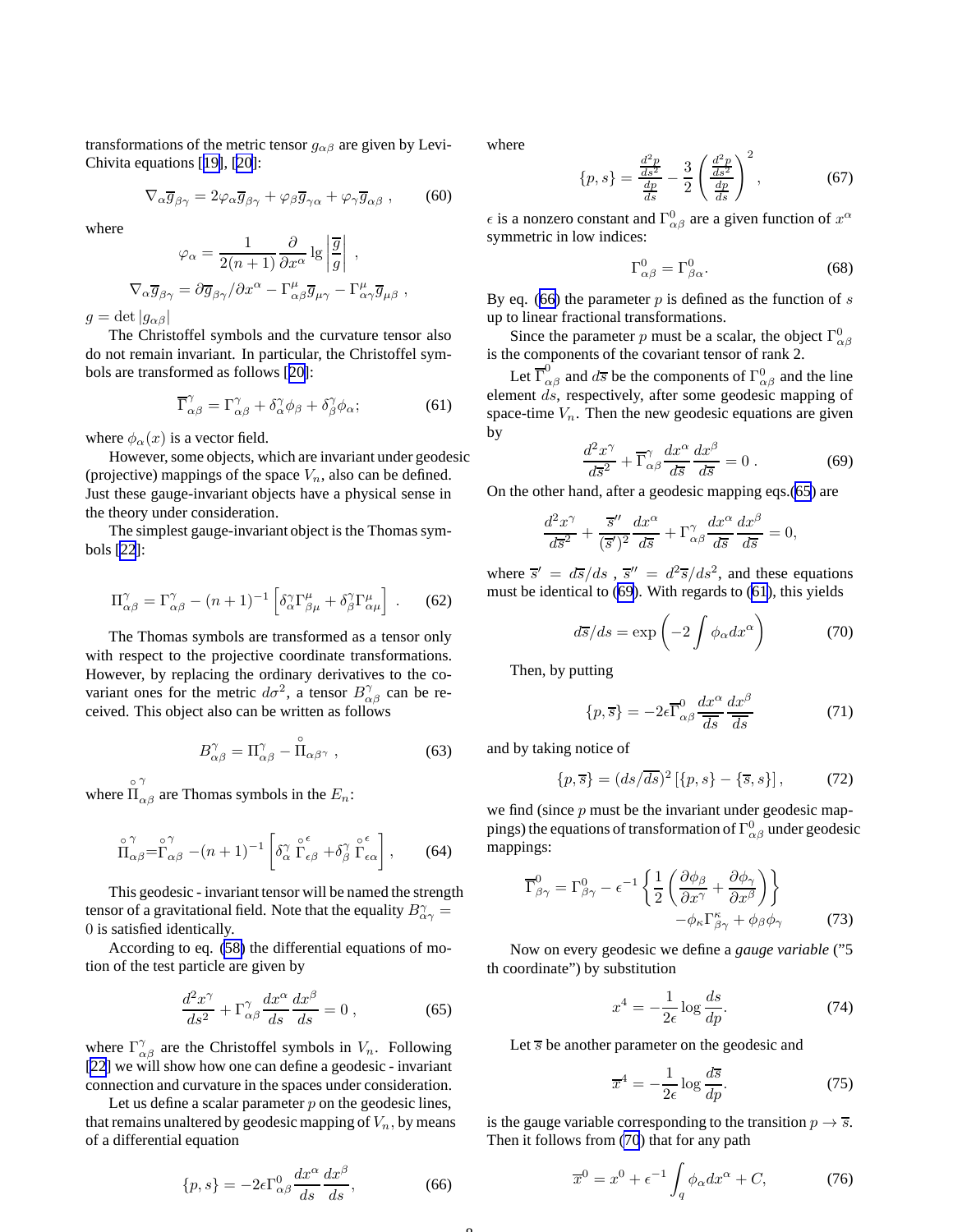<span id="page-8-0"></span>where integration is performed from an arbitrary fixed point q on the geodesic along the curve and  $C$  is the arbitrary constant.

Using the relation

$$
\{v, u\} = -\left(\frac{dv}{du}\right)^2 \{u, v\},\tag{77}
$$

we have

$$
\{s, p\} = -2\epsilon \Gamma^0_{\alpha\beta} \frac{dx^{\alpha}}{dp} \frac{dx^{\beta}}{dp}.
$$
 (78)

On replacing in this equation and the geodesic equations [\(65](#page-7-0)) the derivations  $ds/dp$ ,  $d^2s/dp^2$ ,  $d^3s/dp^3$  by  $x^0$ ,  $dx^0/dp$ ,  $d^2x^0/dp^2$  according to the definition of the gauge variable [\(74](#page-7-0)) we find that the geodesic equation [\(65](#page-7-0)) and the equation (78) which yields the definition of the parameter  $p$  can be written as

$$
\frac{d^2x^{\alpha}}{dp^2} + \Gamma^{\alpha}_{\beta\gamma}\frac{dx^{\beta}}{dp}\frac{dx^{\gamma}}{dp} + 2\epsilon \frac{dx^4}{dp}\frac{dx^{\alpha}}{dp} = 0 ,\qquad(79)
$$

$$
\frac{d^2x^4}{dp^2} + \epsilon \left(\frac{dx^4}{dp}\right)^4 + \Gamma^4_{\beta\gamma}\frac{dx^{\beta}}{dp}\frac{dx^{\gamma}}{dp} = 0 ,\qquad(80)
$$

respectively. These equations can be united as an equation of a geodesic in 5-dimensional space-time

$$
\frac{d^2x^A}{d\pi^2} + \Gamma^A_{BC}\frac{dx^B}{d\pi}\frac{dx^C}{d\pi} = 0
$$
 (81)

The capital indices run from 0 to 4 and  $\Gamma_{B0}^{A} = \Gamma_{0B}^{A} =$  $M \delta_B^A$  where  $\delta_B^A$  is the Kronecker symbols.

Suppose the functions  $\phi_{\alpha}$  satisfy the conditions:

$$
\partial \phi_{\alpha}/\partial x^{\beta} - \partial \phi_{\beta}/\partial x^{\alpha} = 0. \tag{82}
$$

If we consider the transformations

$$
\overline{x}^{\alpha} = f^{\alpha} \left( x^0, x^1, x^2, x^3 \right) \tag{83}
$$

and

$$
\overline{x}^0 = x^0 + \epsilon^{-1} \int_q \phi_\alpha dx^\alpha + C,\tag{84}
$$

where  $\phi_{\alpha} dx^{\alpha}$  is the exact differential of a function of  $x^{\alpha}$ , as admissible coordinate transformations in the  $n + 1$  dimensional manifold  $\mathcal{M}_5$ , then eqs. (81) can be regarded as the differential equations of the geodesic lines in homogeneous coordinates of projective geometry. A theory of the projective connection in such a way has been considered by  $[22] \div [25]$  $[22] \div [25]$  $[22] \div [25]$  $[22] \div [25]$  and other authors in 1921-1937.

The object components  $\Gamma_{BC}^{A}$  are transformed as follows:

$$
\overline{\Gamma}_{BC}^{A} = \left(\Gamma_{ED}^{F} \frac{\partial x^{E}}{\partial \overline{x}^{B}} \frac{\partial x^{D}}{\partial \overline{x}^{C}} + \frac{\partial^{2} x^{F}}{\partial \overline{x}^{B} \partial \overline{x}^{C}}\right) \frac{\partial \overline{x}^{A}}{\partial x^{F}}
$$
(85)

The components of  $\Gamma_{BC}^{A}$  are coefficients of the projective connection [[22\]](#page-17-0). The object

$$
\mathcal{R}^{A}_{BCD} = \partial \Gamma^{A}_{BC} / \partial x^{D} - \partial \Gamma^{A}_{BD} / \partial x^{C}
$$

$$
+ \Gamma^{A}_{MD} \Gamma^{M}_{BC} - \Gamma^{A}_{MC} \Gamma^{M}_{BD}
$$
(86)

is transformed as the tensor relative to the coordinate transformations in  $\mathcal{M}_5$ . The components of the tensor  $\mathcal{R}^A_{BCD}$ vanish identically save  $\mathcal{R}^4_{\alpha\beta\gamma}$  and

$$
\mathcal{R}^{\alpha}_{\beta\gamma\delta} = R^{\alpha}_{\beta\gamma\delta} + \epsilon \Gamma^{4}_{\beta\gamma} \delta^{\alpha}_{\delta} - \epsilon \Gamma^{4}_{\beta\delta} \delta^{\alpha}_{\gamma}, \tag{87}
$$

where  $R^{\alpha}_{\beta\gamma\delta}$  is the curvature tensor of the affine connection in  $V_4$ . It has the following properties

$$
\mathcal{R}^{\alpha}_{\alpha\gamma\delta} = 0, \qquad (88)
$$

$$
\mathcal{R}^{\alpha}_{\beta\gamma\delta} + \mathcal{R}^{\alpha}_{\beta\delta\gamma} = 0, \qquad (89)
$$

$$
\mathcal{R}^{\alpha}_{\beta\gamma\delta} + \mathcal{R}^{\alpha}_{\gamma\delta\beta} + \mathcal{R}^{\alpha}_{\delta\beta\gamma} = 0.
$$
 (90)

It follows from eq. (87) that the contracted tensor is given by

$$
\mathcal{R}_{\beta\gamma} = R_{\beta\gamma} + \epsilon (n-1) \Gamma_{\beta\gamma}^0.
$$
 (91)

It does not change with geodesic mappings of  $V_4$ .

The equations

$$
\mathcal{R}_{\beta\gamma} = 0 \tag{92}
$$

are the simplest geodesic - invariant generalization of the Einstein vacuum equations.

Depending on a choice of the object  $\Gamma^0_{\beta\gamma}$  and  $\epsilon$  we obtain a specific variant of the theory. In this paper we will assume that  $\epsilon = 1$  and

$$
\Gamma_{\alpha\beta}^{0} = -\frac{1}{(n+1)} \times
$$
\n
$$
\left[ \frac{1}{2} \left( \partial Q_{\alpha} / \partial x^{\beta} + \partial Q_{\beta} / \partial x^{\alpha} \right) - \Gamma_{\alpha\beta}^{\gamma} Q_{\gamma} - Q_{\alpha} Q_{\beta} \right],
$$
\n(93)

where  $Q_{\alpha} = \Gamma^{\beta}_{\beta \alpha}$  – ◦ Γ β  $\beta_{\alpha}$ . The object defined in this way has the required properties under geodesic mappings [\(73\)](#page-7-0). Equation (92) can be written in the form

$$
B^{\alpha}_{\beta\gamma;\alpha} - B^{\nu}_{\beta\mu} B^{\mu}_{\gamma\nu} = 0 , \qquad (94)
$$

where the semi-colon denotes a covariant derivative in the Pseudo - Euclidean space-time  $E_4$ . These equations were proposed first in [[18\]](#page-17-0) from another viewpoint.

Equations (94) are the system of the differential equations for the geodesic- invariant tensor  $B^{\alpha}_{\beta\gamma}$  (or for the functions  $g_{\alpha\beta}$ ) which are defined up to arbitrary geodesic mappings. The coordinate system is defined by the used measurement instruments and is given. The equations do not contain the functions  $\psi_{\alpha\beta}$  explicitly.

The simplest way of obtaining equations for  $\psi_{\alpha\beta}$  is to set

$$
B^{\alpha}_{\beta\gamma} = \nabla^{\alpha}\psi_{\beta\gamma} - (n+1)^{-1} \left( \delta^{\alpha}_{\beta} \nabla^{\sigma} \psi_{\sigma\gamma} + \delta^{\alpha}_{\gamma} \nabla^{\sigma} \psi_{\beta\sigma} \right), \tag{95}
$$

where  $\nabla^{\alpha}$  is the covariant derivative in flat space-time. The identity  $B^{\gamma}_{\alpha\gamma} \equiv 0$  is satisfied as it is to be expected according to the definition of the tensor  $B^{\gamma}_{\alpha\gamma}$ .

Then, at the gauge condition  $\nabla^{\sigma}\psi_{\sigma\gamma} = 0$  eq. (94) are given by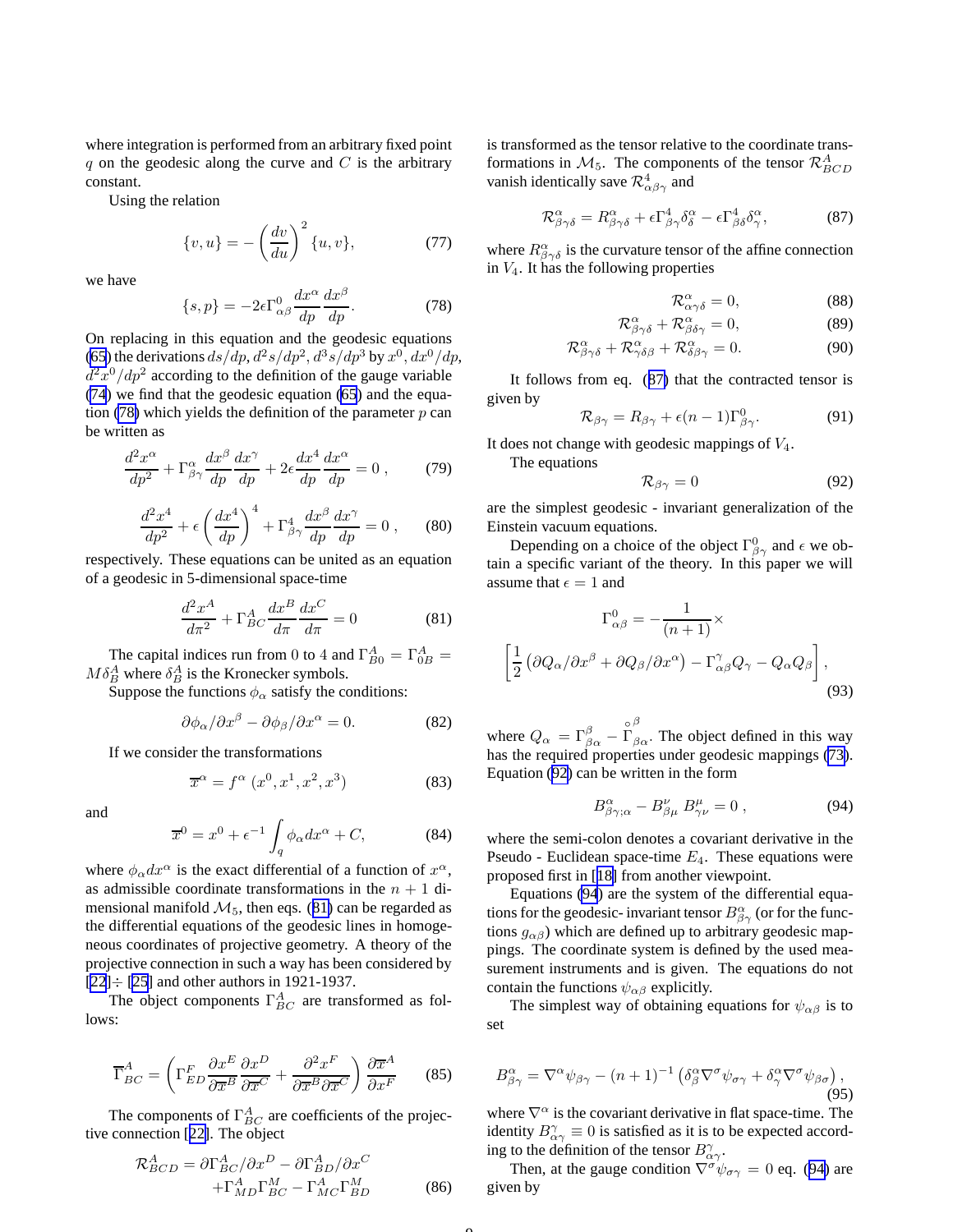<span id="page-9-0"></span>
$$
\Box \psi_{\alpha\beta} - \nabla^{\sigma} \psi_{\alpha\gamma} \nabla^{\gamma} \psi_{\sigma\beta} = 0
$$
\n
$$
\nabla^{\sigma} \psi_{\sigma\gamma} = 0,
$$
\n(96)

where  $\Box$  is the covariant Dalamber operator in pseudo - Euclidean space-time.

It is natural to suppose that with the presence of matter these equations are given by

$$
\Box \psi_{\alpha\beta} = \varkappa (T_{\alpha\beta} + t_{\alpha\beta}),
$$
\n
$$
\nabla^{\sigma} \psi_{\sigma\gamma} = 0,
$$
\n(97)

where  $\varkappa = 8\pi G/c^4$ ,  $t_{\alpha\beta} = \varkappa^{-1} \nabla^{\sigma} \psi_{\alpha\gamma} \nabla^{\gamma} \psi_{\sigma\beta}$  and  $T_{\alpha\beta}$ is the matter tensor of the energy-momentum.

Obviously, the equality

$$
\nabla^{\beta} (T_{\alpha\beta} + t_{\alpha\beta}) = 0 \tag{98}
$$

is valid. Therefore, the magnitude  $t_{\alpha\beta}$  can be interpreted as the energy-momentum tensor of a gravitational field.  $<sup>1</sup>$ </sup>

# **9 Spherically-Symmetric Gravitational Field.**

Let us find the spherically symmetric solution of eqs.[\(94](#page-8-0)) in an inertial frame of reference, where space-time is supposed to be pseudo - Euclidean.

Because of the gauge (geodesic) invariance, additional conditions can be imposed on the tensor  $g_{\alpha\beta}$ . In particular [\[18](#page-17-0)], under the conditions

$$
Q_{\alpha} = \Gamma^{\sigma}_{\alpha\sigma} - \stackrel{\circ}{\Gamma}_{\alpha\sigma}^{\sigma} = 0 \tag{99}
$$

eqs. ([94\)](#page-8-0) will be reduced to the Einstein vacuum equations  $R_{\alpha\beta} = 0$ , where  $R_{\alpha\beta}$  is the Ricci tensor. Let us choose a spherical coordinate system. Then, if the test particle Lagrangian is invariant under the mapping  $t \rightarrow -t$ , the fundamental metric form of space-time  $V_4$  can be written as

$$
ds^{2} = -A(dr)^{2} - B[(d\theta)^{2} + \sin^{2}(\theta)(d\varphi)^{2}] + C(dx^{0})^{2}, \quad (100)
$$

where  $A$ ,  $B$  and  $C$  are the functions of the radial coordinate r. Proceeding from the above- stated, we shall find the functions  $A$ ,  $B$  and  $C$  as the solution of the equations system

$$
R_{\alpha\beta} = 0 \tag{101}
$$

and

$$
Q_{\alpha} = 0, \tag{102}
$$

which satisfy the conditions:

$$
\lim_{r \to \infty} A = 1, \ \lim_{r \to \infty} (B/r^2) = 1, \ \lim_{r \to \infty} C = 1. \tag{103}
$$

The equations  $R_{11} = 0$  and  $R_{00} = 0$  can be written [\[21](#page-17-0)] as

$$
BL_2 - 2CL_1 = 0 \tag{104}
$$

and

$$
B'C'-2BL_2 = 0, \t(105)
$$

where

$$
L_1 = R_{1212} = B''/2 - (B')^2/(4B) - B'A'/(4A) ,
$$

$$
L_2 = R_{1010} = -C''/2 + C'(AC)'/(4AC)
$$

and the differentiation of  $A$ ,  $B$  and  $C$  with respect to  $r$  is denoted by the primes.

The nonzero eqs.(102) yield

$$
B^2AC = r^4. \tag{106}
$$

First, the combination of eqs. (104) and (105) yields

$$
4CL_1 - B'C' = 0,
$$

i.e.

$$
2B'' - (B')^2/B - B'(AC)'/(AC) = 0.
$$
 (107)

Also, taking the logarithm of eq. (106) we obtain

$$
(AC)'/(AC) = 4/r - 2B'/B = 0.
$$
 (108)

Equation (107) then becomes

$$
2B'' + (B')^2 / B - 4B'/r = 0,
$$

or

 $u'/u = 4/r,$  (109)

where  $u = (B')^2 B$ . By using (103) we find

$$
B = (r^3 + \mathcal{K}^3)^{2/3},\tag{110}
$$

where  $K$  is a constant.

Next, from eq. (105) we find by using eqs.(103),

$$
C = 1 - Q/B^{1/2}, \t(111)
$$

where  $Q$  is a constant.

Finally, we can find the function A from eq. (106).

Thus, in the spherical symmetric coordinate system the following functions  $A$ ,  $B$  and  $C$  are obtained:

$$
A = (f')^{2} (1 - \mathcal{Q}/f)^{-1}, \ B = f^{2}, \ C = 1 - \mathcal{Q}/f, \ (112)
$$

where

$$
f = (r^3 + \mathcal{K}^3)^{1/3}
$$

and  $f' = df/dr$ .

The nonzero components of the tensor  $B^{\gamma}_{\alpha\beta}$  are given by

<sup>&</sup>lt;sup>1</sup>It should be noted that, when we introduce it in some way, we cannot be sure apriori that the equation for  $\psi_{\alpha\beta}$  yields all solutions of the equations for  $B^{\alpha}_{\beta\gamma}$ . We may introduce a potential  $\psi_{\alpha\beta}$  also in another way.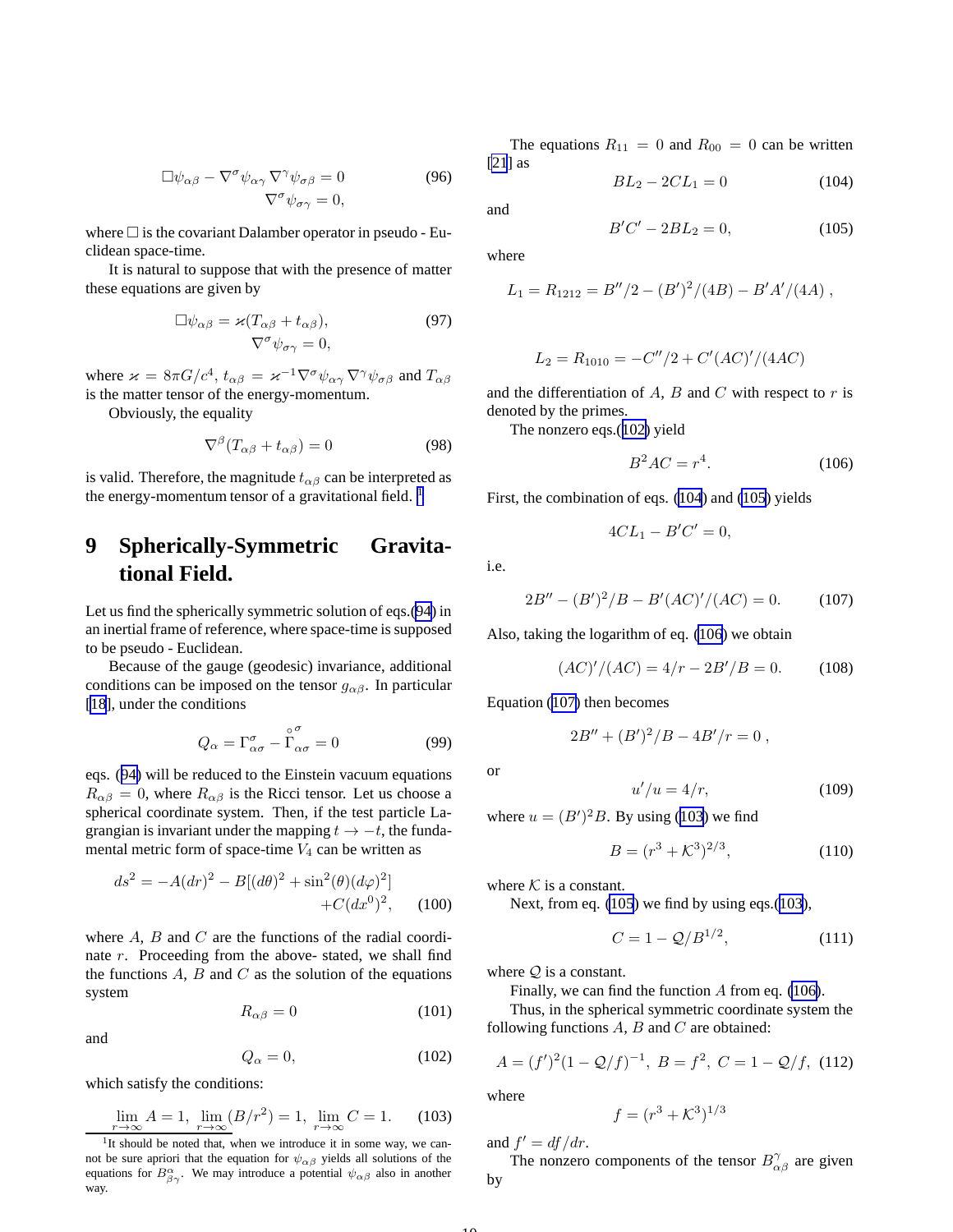$$
B_{rr}^r = \frac{1}{2} \frac{A'}{A}; \quad B_{\theta\theta}^r = \frac{1}{2} \frac{2rA - B'}{A};
$$
  

$$
B_{\phi\phi}^r = -\frac{1}{2} \frac{2rA - B'}{A} \sin^2 \theta
$$
  

$$
B_{tt}^r = \frac{1}{2} \frac{C'}{A}; \quad B_{tr}^t = \frac{1}{2} \frac{C'}{C};
$$
 (113)  

$$
B_{\theta r}^{\theta} = \frac{1}{2} \frac{2B - B'r}{rB}; \quad B_{\phi r}^{\phi} = \frac{2B - B'r}{rB}
$$

If  $K = 0$ , then  $f = r$ , and the solution ([112\)](#page-9-0) coincides with the Droste-Weyl solution of the Einstein equations which is known as the Schwarzshild one <sup>2</sup>. If  $K = Q$ , it coincides with the originally Schwarzshild solution [[26\]](#page-17-0). However, it is important to understand that from the point of view of the considered theory, solution [\(112](#page-9-0)) is obtained in a given (spherical) coordinate system, defined in pseudo - Euclidean space-time, and that different values of the constants  $Q$  and  $K$  yield different solutions of equation ([94\)](#page-8-0) in the same coordinate system.

The equations of the motion of a test particle resulting from Lagrangian ([58](#page-6-0)) is given by

$$
\ddot{x}^{\alpha} + (\Gamma^{\alpha}_{\beta\gamma} - c^{-1} \Gamma^0_{\beta\gamma} \dot{x}^{\alpha}) \dot{x}^{\beta} \dot{x}^{\gamma} = 0.
$$
 (114)

In the nonrelativistic limit  $\ddot{x}^r = -c^2 \Gamma_{00}^r$ , where  $\Gamma_{00}^r =$  $C'/2A = r^4C'/f^4C$ . Therefore, to obtain the Newton gravity law it should be supposed that at large  $r$  the function  $f \approx r$  and  $\mathcal{Q} = r_g = 2GM/c^2$  is the classical Schwarzshild radius.

At a given constant  $Q$  allowable solutions are obtained by change of the arbitrary constant  $K$ . In particular, if we setting  $K = 0$  the fundamental form of space-time  $V_4$  coincides with the Droste-Weyl solution of the Einstein equation [[28\]](#page-17-0) (it is commonly named the Schwarzshild solution) which have an events horizon at  $r = r_g$ :

$$
ds^{2} = -\frac{dr^{2}}{(1 - \frac{r_{g}}{r})} - r^{2}[d\theta^{2} + \sin^{2}\theta \, d\varphi^{2}] + (1 - \frac{r_{g}}{r}) \, dx^{02}
$$
\n(115)

If we setting  $K = Q$ , the solution coincides with the original Schwarzshild solution [[26\]](#page-17-0) which have no the event horizon and singularity in the center:

$$
ds^{2} = -\frac{f'^{2}dr^{2}}{(1 - \frac{r_{g}}{f})} - f^{2}[d\theta^{2} + \sin^{2}\theta \, d\varphi^{2}] + (1 - \frac{r_{g}}{f}) \, dx^{02}, \qquad (116)
$$

where  $f = (r_g^3 + r^3)^{1/3}$ .

These solutions are related to the same coordinate system and are different solutions of the gravitation equations under consideration.

Of course, a reader can say: however, we can obtain the Droste-Weyl solution from the original Schwarzshild one by a coordinate transformation. Supposing it is so. (There is an alternative point of view [**?**]). However, in this case we must transform also space and time intervals to the new co-ordinates which, in contrast to the spherical ones, have no sense of values measured by rulers and clock. After that, of course, we obtain the same physical results as in the spherically co-ordinate. ( Like classical electrodynamics in arbitrary co-ordinates). Therefore, since at  $K = Q$ the solution of our equation have no the singularity in the center and events horizon, it does not contain theirs and in others coordinate systems.

We can argue that the constant  $Q = r_q$ . Indeed, con-sider the 00-component of eq. ([97\)](#page-9-0). Let us set  $T_{\alpha\beta}$  =  $\rho c^2 u_\alpha u_\beta$ , where  $\rho$  is the matter density and  $u_\alpha$  is the 4velocity of matter points. At the small macroscopic velocities of the matter we can set  $u_0 = 1$  and  $u_i = 0$ . Therefore, the equation is of the form

$$
\Box \psi_{\alpha\beta} = \chi(\rho c^2 + t_{00}) \tag{117}
$$

where  $\chi = 4\pi G/c^4$  and  $t_{00}$  is the 00-component of the tensor

$$
t_{\alpha\beta} = \chi^{-1} B^{\gamma}_{\alpha\sigma} B^{\sigma}_{\beta\gamma}.
$$
 (118)

Let us find the energy of a gravitational field of the point mass  $M$  as the following integral in the pseudo - Euclidean space - time

$$
\mathcal{E} = \int t_{00} dV, \tag{119}
$$

resulting from the above solution, where  $dV$  is the volume element. In the Newtonian theory this integral is divergent. In our case we have:

$$
t_{00} = 2\chi^{-1}B_{00}^1 \ B_{01}^0 = \frac{c^4}{8\pi G} \frac{Q^2}{\mathcal{K}}
$$
 (120)

and, therefore, in the spherical coordinates, we obtain

$$
\mathcal{E} = \int t_{00} dV = \frac{1}{8} \frac{\mathcal{Q}^2 c^4}{\pi G} J, \qquad (121)
$$

where

$$
J = \int \frac{dV}{f^4} = \frac{4\pi}{3\mathcal{K}} B(1, 1/3) \tag{122}
$$

and

$$
B(z, w) = \int_0^\infty \frac{t^{z-1}}{(1+t)^{z+w}} dt
$$
 (123)

is B-function. Using the equality

$$
B(z, w) = \frac{\Gamma(z)\Gamma(w)}{\Gamma(z+w)},
$$
\n(124)

where  $\Gamma$  is  $\Gamma$ -function we obtain  $J = 4\pi/\mathcal{K}$ , and, therefore,

$$
\mathcal{E} = \frac{\mathcal{Q}}{\mathcal{K}} \frac{\mathcal{Q}c^4}{2G} = \frac{\mathcal{Q}}{\mathcal{K}} M c^2 \tag{125}
$$

 $2A$  discussion of the difference in these solutions are given in [\[28\]](#page-17-0)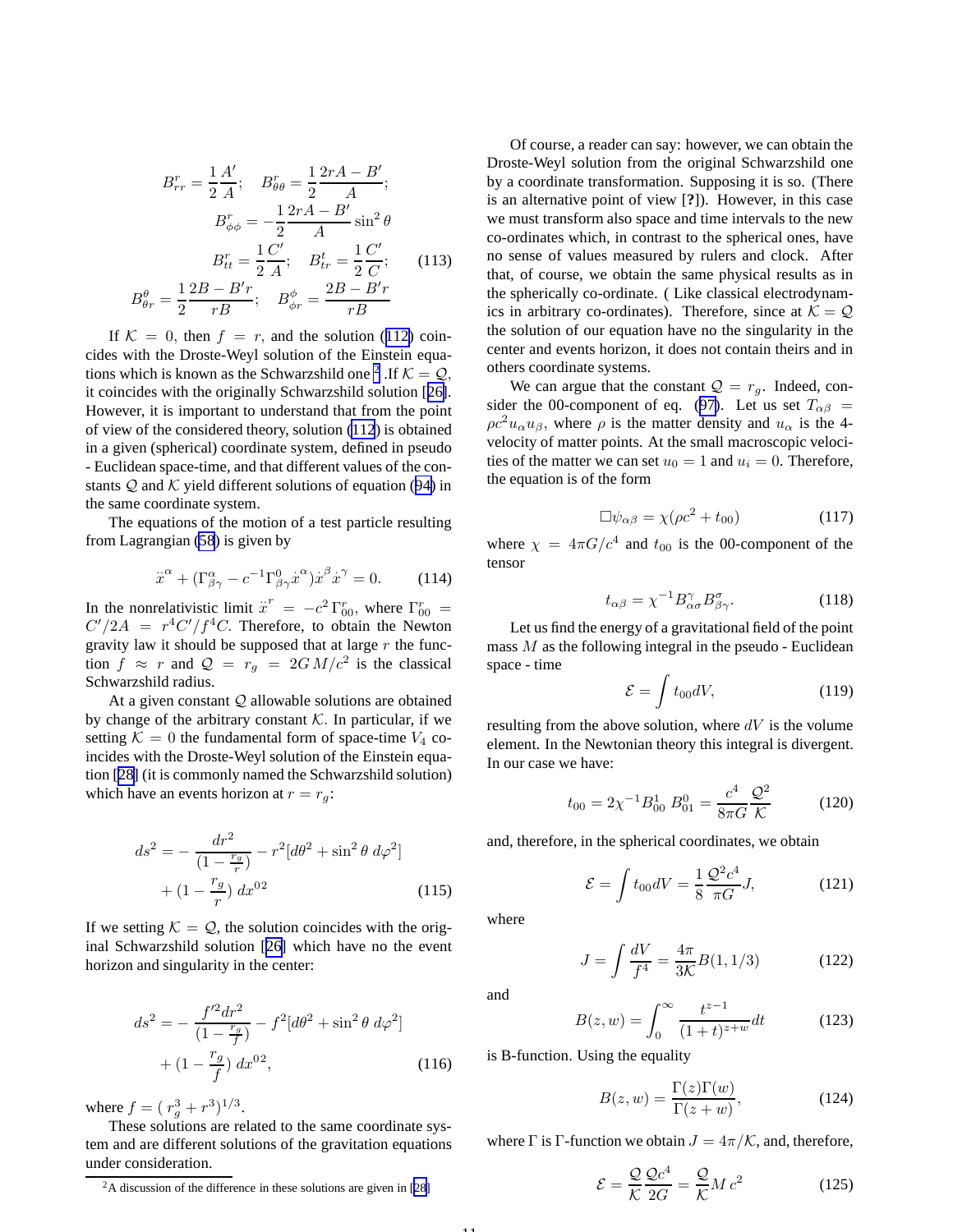<span id="page-11-0"></span>We arrive at the conclusion that at  $K \neq 0$  the energy of the point mass is finite and at  $K = Q$  the rest energy of the point particle in full is caused by its gravitational field:

$$
\mathcal{E} = M c^2.
$$

The spacial components of the vector  $P_{\alpha} = t_{0\alpha}$  are equal to zero.

Due to these facts we assume in the present paper that  $\mathcal{K} = \mathcal{Q} = r_a$  and consider solution ([112\)](#page-9-0) in the spherical coordinates system at the used gauge condition as a basis for the subsequent analysis.

## **10 Orbits of Non-Zero Mass Particles.**

The equations of motion of a test particle of a non-zero mass in the spherically symmetric field resulting from eqs. [\(94](#page-8-0)) are given by [[18\]](#page-17-0)

$$
\dot{r}^2 = (c^2 C/A)[1 - (C/\overline{E})(1 + r_g^2 \overline{J}^2/B)],
$$
 (126)

$$
\dot{\varphi} = c \, C \overline{J} r_g / (B \overline{E}) \tag{127}
$$

where  $(r, \varphi, \theta)$  are the spherical coordinates ( $\theta$  is supposed to be equal to  $\pi/2$ ,  $\vec{r} = dr/dt$ ,  $\varphi = d\varphi/dt$ ,  $\vec{E} =$  $E/(mc^2)$ ,  $\overline{J} = J/(amc)$ , E is the particle energy, J is the angular momentum. Let  $\overline{u} = 1/\overline{f}$ , where  $\overline{f} = (1 + \overline{r}^3)^{1/3}$ and  $\overline{r} = r/r_a$ . Then the differential equation of the orbits, following from eqs. (126) and (127) can be written as

$$
\left(d\overline{u}/d\varphi\right)^2 = \mathcal{G}(\overline{u})\tag{128}
$$

where

$$
\mathcal{G}(\overline{u}) = \overline{u}^3 - \overline{u}^2 + \overline{u}/\overline{J}^2 + (\overline{E}^2 - 1)/\overline{J}^2
$$

eq. (128) differs from the orbit equations of general relativity [\[27](#page-17-0)] by the function  $\overline{f}$  instead of the function  $\overline{r}$ . Therefore, the distinction in the orbits becomes apparent only at the distances  $\overline{r}$  of the order of 1 or less than that.

Setting  $\dot{r} = 0$  in eq. (126) we obtain  $\overline{E}^2 = \mathcal{N}(\overline{r})$ , where

$$
\mathcal{N}(\overline{r}) = (1 - 1/\overline{f})(1 + \overline{J}^2/\overline{f}^2)
$$
 (129)

 $1<sub>2</sub>$ 

is the effective potential [\[27](#page-17-0)]. Fig.(1) shows the function  $\mathcal{N} = \mathcal{N}(\overline{r}).$ 

The function  $\mathcal{N}(\overline{r})$  differs from the one in general relativity in two respects:

1. It is defined at every point of the interval  $(0, \infty)$ 

2. It tends to zero when  $\overline{r} \to 0$ .

Possible orbit types can be shown by the horizontals  $\overline{E} = Const.$  Two types of the orbits have peculiarity in comparison with the Einstein equations. The horizontals placed above the maximum of the curve  $\mathcal{N}(\overline{r})$  show the particles orbits which begin in the field center and end in the infinity. In other words, for each value of  $\overline{J}$  there exists



Figure 1: The effective potential  $\mathcal{N} = \mathcal{N}(\overline{r})$  of the particles with  $\overline{J} = 3, 3^{1/3}, 0$ . (Curves 1, 2 and 3, correspondingly).

such a value of  $\overline{E}$  for which the gravitational field cannot keep particles escaping from the center. The events horizon is absent. Fig.2 shows an example of the orbits at  $\overline{J} = 1.99$ and  $\overline{E} = 1$ .



Figure 2: The orbit of the particle with  $\overline{J} = 1.99$  and  $\overline{E} =$ 1.

The horizontals placed between Y-axis and the curve  $\mathcal{N}(\overline{r})$  can show particles orbit kept by the gravitational field near the field center.

It follows from eqs. (126) and (127) that the velocity of a test particle freely falling to the point mass M tends to zero when  $r \to 0$ . The time of the motion of the particle from some distance  $r = r_0$  to  $r = 0$  is infinitely large. We can say that the spherically symmetric solution has no physical singularity.

The points of the minimum of the function  $\mathcal{N}(\overline{r})$  show stable closed orbits, the points of the maximum show instable ones. The minimum of the function  $\mathcal{N}(\overline{r})$  exists only at  $\overline{J} > \sqrt[3]{3}$  which corresponds to the value of the function  $f(\overline{r}) > 3$ . Therefore, stable circular orbits exist only at  $\overline{r} > \overline{r}_{cr}$ , where  $\overline{r}_{cr} = \sqrt[3]{26}$   $r_g \approx 2.96$   $r_g$ . The orbital speed of the particle with  $r = r_{cr}$  is equal to 0.4*c*. At  $r < r_{cr}$  unstable circular orbits can exist. At  $J \to \infty$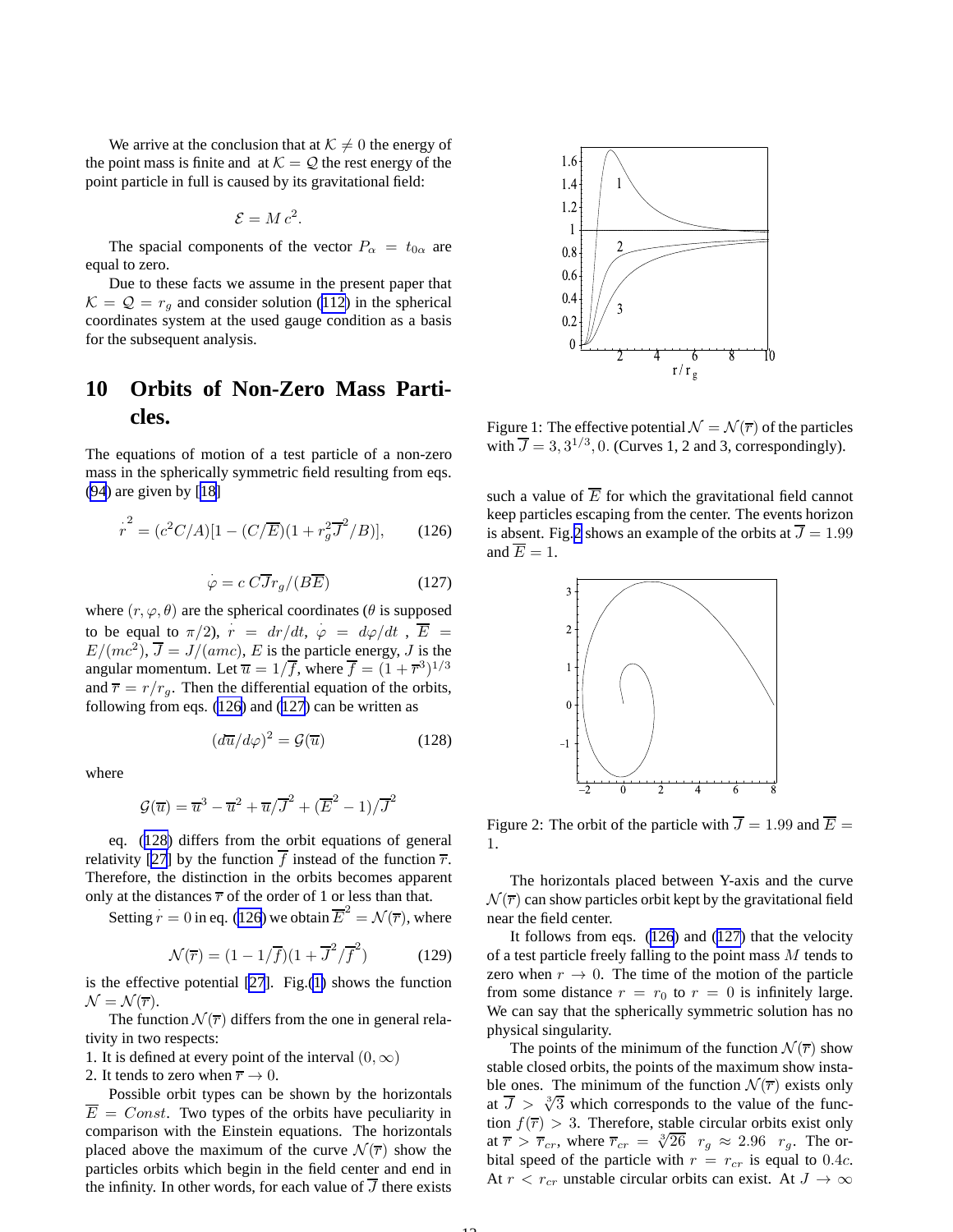the location of the maximums tends to  $\overline{f} = 3/2$ . Therefore, the minimum radius of the instable circular orbit is  $\overline{r}_{min} = 1.33 r_q$ . (In general relativity it is equal to 1.5  $r_q$ ). The speed of the motion of a particle on this orbit is equal to 0.51c. The binding energy  $\overline{E} = 0.0572$ , just as it occurs in general relativity.

The rotation frequency  $\omega_r = \varphi$  of the circular motion will be

$$
\omega_r = [c(\overline{f} - 1)/(\overline{f}^3 r_g)](\overline{J}/\overline{E}) \tag{130}
$$

In a circular motion  $\overline{r}$  is the constant and, therefore, the function  $\mathcal{N}(\overline{r})$  has the minimum. Consequently, from the equation  $d\mathcal{N}/dr = 0$  we find

$$
\overline{J}^2 = \overline{f}^2/(2\overline{f} - 3)
$$
 (131)

Using ([126\)](#page-11-0) we have at  $\dot{r} = 0$ 

$$
\overline{E}^2 = 2(\overline{f} - 1)/[\overline{f}(2\overline{f} - 1)] \tag{132}
$$

Equations ([129\)](#page-11-0) $\div$  (131) yield

$$
\omega_r=r_g^{1/2}c/(\sqrt{2}f^{3/2})
$$

. Hence, the circular orbits have the rotation period

$$
T = 2\sqrt{2}\pi c^{-1}r_g(1+\overline{r}^3)^{1/2}
$$
 (133)

( 3 rd Kepler law). In comparison with general relativity the change in T is 2\% at  $\overline{r} = 3$  and 20\% at  $\overline{r} = 1.33$ .

Consider the apsidal motion. For ellipsoidal orbits the function  $\mathcal{G}(\overline{u})$  has 3 real roots  $\overline{u}_1 < \overline{u}_2 < \overline{u}_3$  [\[27](#page-17-0)]. The apsidal motion per one period is

$$
\delta \varphi = 2|\Delta| - 2\pi, \tag{134}
$$

where

$$
\Delta = \int_{\overline{u}_1}^{\overline{u}_2} [\mathcal{G}(\overline{u})^{1/2} d\overline{u}.
$$
 (135)

Consequently, [\[31\]](#page-17-0)

$$
\Delta = 2(\overline{u}_3 - \overline{u}_1)^{1/2} \mathcal{F}(\pi/2, q), \tag{136}
$$

where

$$
q = \left[ \left( \overline{u}_2 - \overline{u}_3 \right) / \left( \overline{u}_3 - \overline{u}_1 \right) \right]^{1/2} \tag{137}
$$

and

$$
\mathcal{F}(\pi/2, q) = \int_0^{\pi/2} (1 - q^2 \sin^2(\beta))^{1/2} d\beta.
$$
 (138)

Let us introduce (by analogy with general relativity) the following notations:

$$
\overline{u}_1 = (1 - e)/\overline{p}, \ \overline{u}_2 = (1 + e)/\overline{p}, \ \overline{u}_3 = 1 - 2/\overline{p}, \ (139)
$$

where the parameter  $\overline{p}$  at  $\overline{r} \to \infty$  becomes the focal parameter p divided by  $r_g$ .

At  $\overline{r} \gg 1$  the value of  $q \approx (2\overline{e}/\overline{p})^{1/2} \ll 1$  and, therefore,

$$
\mathcal{F}(\pi/2, q) = (\pi/2)(1 + q^2/4 + 9q^2/64 + \ldots). \tag{140}
$$

Using eqs. (135) and (138) we find with accuracy up to  $1/\overline{p}^2$ 

$$
\Delta \varphi = 3\pi/\overline{p} + (\pi/(8\overline{p}^2)(-e^2 + 16e + 54 + ...). \quad (141)
$$

For the orbits of Mercury or a binary pulsar (such as PSR 1913 + 16) the value of  $\overline{u}$  differs very little from the value of  $r_a/r$ . Consequently, the values of  $\overline{p} = 2/(\overline{u_1} + \overline{u_2})$ and  $e = (\overline{u_2} - \overline{u_1}/(\overline{u_2} + \overline{u_1})$  differ very little from the values of  $p/r<sub>q</sub>$  and the e. Hence, their apsidal motion differs very little from the general relativity prediction. Even, for example, at  $\overline{p} = 10$  and  $e = 0.5$ , the difference in  $\Delta \varphi$  is about  $6 \cdot 10^{-4} rad/year$ .

#### **11 Photon Orbits.**

The equations of motion of a photon in the spherical symmetric field are given by [[18\]](#page-17-0)

$$
r^{2} = (c^{2} C/A)(1 - C b^{2}/B), \ \ \varphi = cCb/B, \quad (142)
$$

where *b* is an impact parameter.

The differential equation of the orbits can be written as

$$
\left(d\overline{u}/d\varphi\right)^2 = \mathcal{G}_1(\overline{u}),\tag{143}
$$

where

$$
\mathcal{G}_1(\overline{u}) = \overline{u}^3 - \overline{u}^2 + 1/\overline{b}^2
$$

and  $\overline{b} = b/r_a$ .

Setting 
$$
r = 0
$$
 in eq. (143) we obtain  $b = \overline{f}/(1 - 1/\overline{f})^{1/2}$  where  $\overline{f} = f/r_g$ . Fig 3 shows b as a function of  $\overline{r}$ , i.e. the location of the orbits turning points.



Figure 3: The impact parameter  $\overline{b}$  as the function of  $\overline{r}$ 

The function  $b(\overline{r})$  is defined at all  $r > 0$ . The minimal value of b, i.e.  $b_{min}$ , is equal to 2.6. It is reached at  $\overline{r}_{min} = 1.33$ . The motion of photons can be shown by the horizontal  $\overline{b} = Const$ . There are two types of orbits which have the peculiarities due to the lack of the events horizon. The curves placed below the minimum of the curve  $\overline{b}(\overline{r})$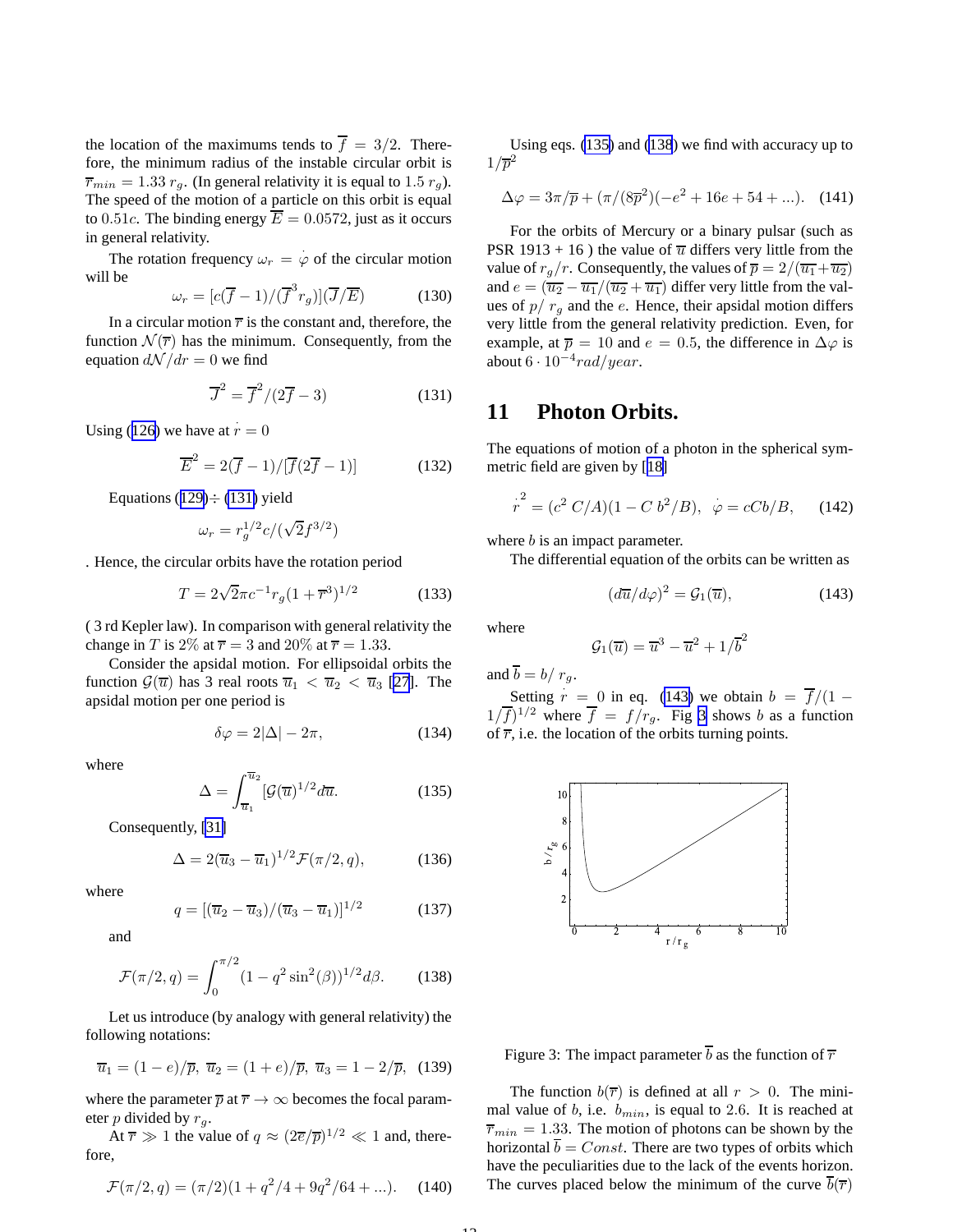<span id="page-13-0"></span>show that the attracting mass cannot keep a photon escaping from the center at the parameter  $\bar{b} < \bar{b}_{min}$ . The orbits of this type also show the gravitational capture of the photon. The photon finishes at the field center, unlike general relativity, where it ends on the Schwarzshild sphere.

The angle of the light deflection at the distances close to  $\overline{r} = 1.33$  is given by

$$
\theta = \ln(4.021/\delta^2),\tag{144}
$$

where  $\delta = 2(\overline{f}_{min} - 3/2)$  and  $\overline{f}_{min} = (1 + \overline{r}_{min}^3)^{1/3}$ . It differs very little from the one in general relativity in a weak field. (See also [[39\]](#page-17-0) ).

# **12 Spherical-symmetric solution in general case**

Properties of the gravitational field, by definition, display themselves exclusively owing to its influence on the motion of test particles. Let us show that the motion of test particles described by Lagrangian ([58](#page-6-0)) is insensitive to the fact whether  $A, B, C$  are depending of time, or not.

Suppose, in the metric form  $(100)$  $(100)$  $(100)$  the coefficients  $A, B$ , C are the functions of r and  $x^0$ . The Christoffel symbols for this form are given by

$$
\Gamma_{tt}^{t} = \frac{1}{2}\frac{C}{C}; \quad \Gamma_{tt}^{r} = \frac{1}{2}\frac{C'}{A}; \quad \Gamma_{rr}^{r} = \frac{1}{2}\frac{A'}{A};
$$
\n
$$
\Gamma_{rr}^{t} = \frac{1}{2}\frac{A}{C}; \quad \Gamma_{r\theta}^{\theta} = \frac{1}{2}\frac{B'}{B}; \quad \Gamma_{r\varphi}^{\varphi} = \frac{1}{2}\frac{B'}{B};
$$
\n
$$
\Gamma_{rt}^{r} = \frac{1}{2}\frac{A}{A}; \quad \Gamma_{rt}^{t} = \frac{1}{2}\frac{C'}{C}; \quad \Gamma_{\theta\theta}^{r} = -\frac{1}{2}\frac{B'}{A};
$$
\n
$$
\Gamma_{\theta\theta}^{t} = \frac{1}{2}\frac{B}{C}; \quad \Gamma_{\theta\varphi}^{\varphi} = \frac{\cos\theta}{\sin\theta}; \quad \Gamma_{\varphi t}^{\varphi} = \frac{1}{2}\frac{B}{B};
$$
\n
$$
\Gamma_{\theta t}^{\theta} = \frac{1}{2}\frac{B}{B}; \quad \Gamma_{\varphi\varphi}^{r} = -\frac{1}{2}\frac{B'\sin^{2}\theta}{A};
$$
\n
$$
\Gamma_{\varphi\varphi}^{\theta} = -\sin\theta \cos\theta; \quad \Gamma_{\varphi\varphi}^{t} = \frac{1}{2}\frac{B\sin^{2}\theta}{C};
$$

In these formulas we denote by prime the partial derivative with respect to  $r$  and by point - the partial derivative with respect to  $x^0$ . Then the equations of the motion can be written in the form

$$
\frac{d^2x^0}{ds^2} + \frac{C}{2C} \left(\frac{dx^0}{ds}\right)^2 + \frac{C'}{C} \frac{dx^0}{ds} \frac{dr}{ds}
$$

$$
+ \frac{\dot{A}}{2C} \left(\frac{dr}{ds}\right)^2 + \frac{\dot{B}}{2C} \left(\frac{d\varphi}{ds}\right)^2 = 0, \tag{145}
$$

$$
\frac{d^2r}{ds^2} + \frac{\dot{A}}{2A} \frac{dx^0}{ds} \frac{dr}{ds} + \frac{A'}{2A} \left(\frac{dr}{ds}\right)^2 + \frac{\dot{A}}{2A} \frac{dx^0}{ds} \frac{dr}{ds}
$$

$$
-\frac{B'}{2A} \left(\frac{d\varphi}{ds}\right)^2 + \frac{C'}{2A} \left(\frac{dx^0}{ds}\right)^2 = 0, \qquad (146)
$$

$$
\frac{d^2\theta}{ds^2} + \frac{B}{B} \frac{dx^0}{ds} \frac{d\theta}{ds} - \sin(\theta)\cos(\theta) \left(\frac{d\varphi}{ds}\right)^2 + \frac{B'}{2B} \frac{dr}{ds} \frac{d\theta}{ds} = 0, \quad (147)
$$

$$
\frac{d^2\varphi}{ds^2} + \frac{B}{B}\frac{dx^0}{ds}\frac{d\varphi}{ds} + \frac{B'}{B}\frac{dr}{ds}\frac{d\varphi}{ds} = 0.
$$
 (148)

In these equations the prime and point denote the partial derivatives with respect to r and  $dx^0$ , respectively.

Now let us find the motion integrals.

Equation (147) has the solution  $\theta = \pi/2$ . For this reason it can be assumed that the orbits are in the plane  $\theta = \pi/2$ . Equation (148) can be written in the form

$$
\frac{d^2\varphi}{ds^2} + \frac{1}{B}\frac{dB}{ds}\frac{d\varphi}{ds} = 0,
$$

$$
\frac{d}{ds}\left[\ln\left(\frac{d\varphi}{ds}\right) + \ln\left(B\right)\right] = 0,\tag{149}
$$

where

14

or

$$
\frac{dB}{ds} = \frac{\partial B}{\partial x^0} \frac{dx^0}{ds} + \frac{\partial B}{\partial r} \frac{dr}{ds}
$$

is the total derivative of the function  $B(r, x^0)$  with respect to s along the world line of the particle. It yields the first integral of the motion:

$$
B\frac{d\varphi}{ds} = J,\t(150)
$$

where  $J$  is a constant.

Using the relation

$$
\dot{A}\left(\frac{dr}{ds}\right)^2 + B\left(\frac{d\varphi}{ds}\right)^2 - C\left(\frac{dx^0}{ds}\right)^2 = 0, \qquad (151)
$$

that follows from the identity

$$
C\left(\frac{dt}{ds}\right)^2 - A\left(\frac{dr}{ds}\right)^2 - B\left(\frac{d\theta}{ds}\right)^2 - \tag{152}
$$

$$
B\sin^2\left(\theta\right)\left(\frac{d\varphi}{ds}\right)^2 = 1\tag{153}
$$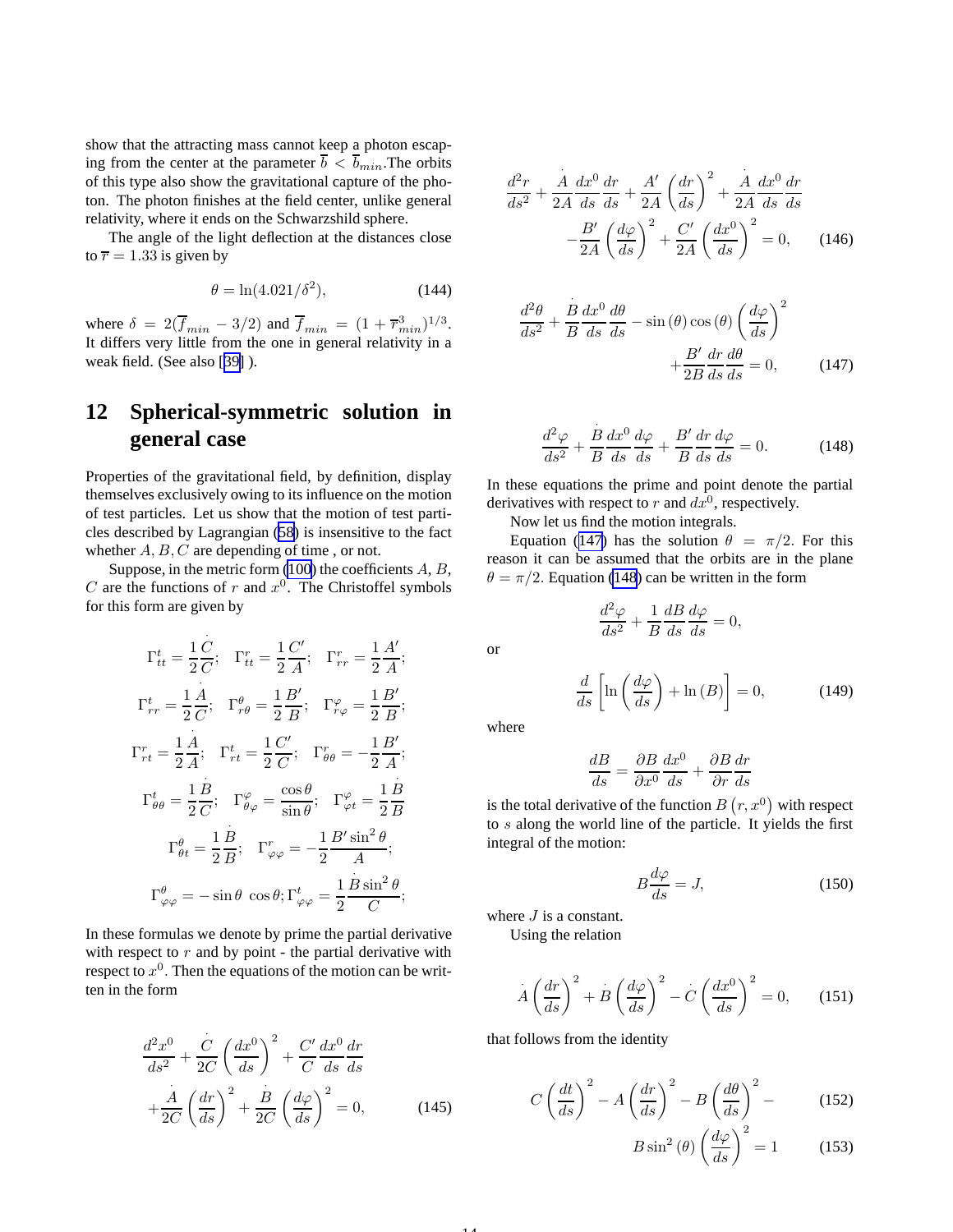<span id="page-14-0"></span>at  $\theta = \pi/2$ , equation [\(145](#page-13-0)) can be transformed to the form

$$
\frac{d^2x^0}{dt^2} + \frac{1}{C}\frac{dC}{ds}\frac{dx^0}{ds} = 0,
$$
\t(154)

where  $dC/ds$  is the total derivative of the function  $C(r, x^0)$  with respect to s. That yields the second integral of the motion

$$
C\frac{dx^0}{ds} = \lambda.
$$
 (155)

where  $\lambda$  is a constant. eq. ([146\)](#page-13-0), after being multiplied by the factor  $2Adr/ds$  can be written in the form

$$
\frac{d}{ds} \left[ A \left( \frac{dr}{ds} \right)^2 \right] + A \frac{dx^0}{ds} \left( \frac{dr}{ds} \right)^2
$$

$$
+ C' \left( \frac{dx^0}{ds} \right)^2 \frac{dr}{ds} - B' \left( \frac{d\varphi}{ds} \right)^2 \frac{dr}{ds} = 0; \qquad (156)
$$

and, after that, by using relation ([151\)](#page-13-0), in the form

$$
\frac{d}{ds} \left[ A \left( \frac{dr}{ds} \right)^2 \right] - \frac{dB}{ds} \left( \frac{d\varphi}{ds} \right)^2 + \frac{dC}{ds} \left( \frac{dx^0}{ds} \right)^2 = 0,
$$
\n(157)

where  $dB/ds$  is the total derivative of the function  $B(r, x^0)$ . Taking into account ([150](#page-13-0)) and (155), we obtain

$$
\frac{d}{ds}\left[A\left(\frac{dr}{ds}\right)^2 + J^2\frac{d}{ds}\left(\frac{1}{B}\right) - \lambda^2\frac{d}{ds}\left(\frac{1}{C}\right)\right] = 0,
$$
\n(158)

which yields the third integral of the motion:

$$
A\left(\frac{dr}{ds}\right)^2 - \frac{\lambda^2}{C} + \frac{J^2}{B} = E,\tag{159}
$$

where  $E$  is a constant.

Now it can be demonstrated that the same integrals of the motion can be obtained from Lagrangian [\(58](#page-6-0)) for the static field. At  $\theta = \pi/2$  it can be written in the form

$$
L = -m_p c^2 \left( c^2 C - A r^2 - B \varphi^2 \right)^{1/2}, \quad (160)
$$

where  $A, B$  and  $C$  are the functions of  $r$  only. Since  $L$ does not depend on  $x^0$  and  $\varphi$ , there are two integrals of the motion:

$$
\dot{r}\frac{\partial L}{\partial \dot{r}} + \dot{\varphi}\frac{\partial L}{\partial \dot{\varphi}} - L = Const; \qquad (161)
$$

$$
\frac{\partial L}{\partial \varphi} = Const.
$$
 (162)

 $1<sub>5</sub>$ 

The first of these equations is of the form

$$
\frac{r^2A + \varphi^2B}{L} + \frac{L}{m_p^2c^4} = Const.
$$

But it follows from eq. (160) that

$$
\frac{Ar^2 + B\varphi^2}{L} = \frac{C}{L} - \frac{L}{m_p^2 c^4}.
$$
 (163)

Consequently,  $C/L = Const.$  However,

$$
-\frac{L}{m_p c^2} L = \frac{ds}{dx^0} \tag{164}
$$

Thus, we arrive at equation (155).

The second integral of the motion can be found from equations (162) and (164) and coincides with [\(150](#page-13-0)).

To obtain the third integral of the motion we start from the identity

$$
g_{\alpha\beta}\frac{dx^{\alpha}}{ds}\frac{dx^{\beta}}{ds} = \zeta,\tag{165}
$$

where  $\zeta$  or the particle with the mass  $m_p \neq 0$  and  $\zeta = 0$ for the particles with the mass  $m_p = 0$ . Substituting (165)  $d\varphi/ds$  and  $dx^0/ds$  from eqs. (163) and (164) into this equation, we obtain the equality which coincides with eq. (159).

Since the properties of a gravitation field are defined by their influence on the motion of the particles, a solution of any correct gravitation equations for the spherical symmetric field, based on Lagrangian (160), must be static.

Using the above results, we can also find gravitational field inside a spherically - symmetric matter layer. In order to reach a coincidence of the motion equations of the test particles in the nononrelativistic limit with the Newtonian ones, the constant  $r_q$  in eq. ([111\)](#page-9-0) in that case must be set equal to zero. Therefore, the spherically - symmetric matter layer does not create the gravitational field inside itself.

## **13 Equilibrium Configurations with Large Masses**

In this Section we consider one of the most interesting consequences of gravitation equations ([94\)](#page-8-0) - the possibility of the existence of compact configurations of degenerated Fermi- gas with very large masses.

The radial component of the gravity force affecting a test particle at rest in the spherically - symmetric field is given by [[18\]](#page-17-0)

$$
F^{r} = -mB_{00}^{r} = -\frac{G m_{p} M}{r^{2}} \left[ 1 - \frac{r_{g}}{(r^{3} + r_{g}^{3})^{1/3}} \right] (166)
$$

It follows from this figure that  $|F|$  reaches its maximum at the distance r of the order of  $r<sub>g</sub>$  and tends to zero at  $r \rightarrow$ 0.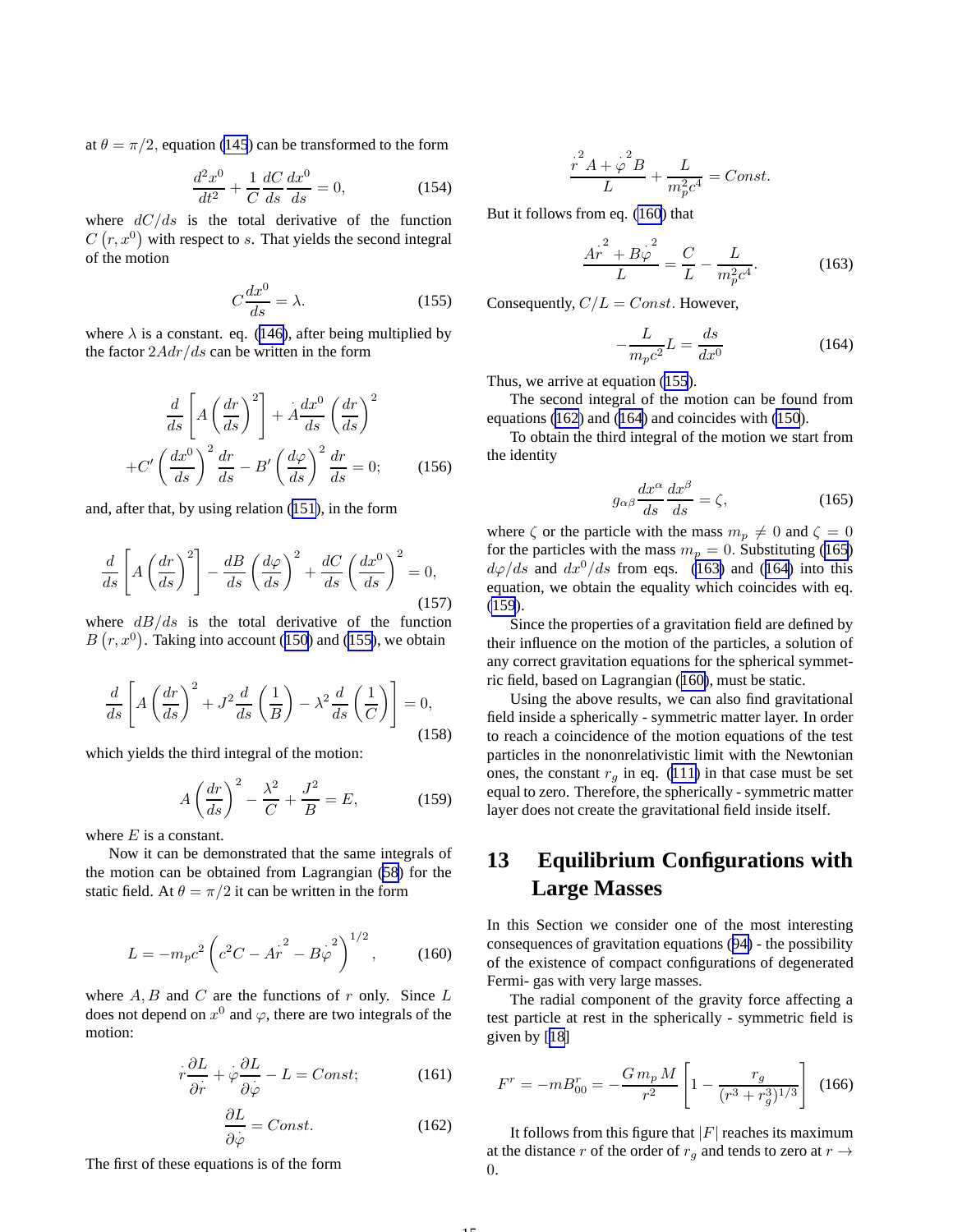

Figure 4: The modulus of the gravitational force (arbitrary units) as the function of the distance from the center  $(r/r_a)$ .

It would therefore be interesting to know what masses of the equilibrium configurations can exist if gravitational force is given by eq. ([166\)](#page-14-0). To answer this question we start from the equation

$$
\frac{dp}{dr} = -\frac{G\rho m}{r^2} \left[ 1 - \frac{r_g}{(r^3 + r_g^3)^{1/3}} \right].
$$
 (167)

In this equation p is the pressure,  $m = m(r)$  is the matter mass inside a sphere of the radius  $r, \rho = \rho(r)$  is the matter density at the distance r from the center,  $r_a$  is the function of  $m(r)$ .

Suppose the equation of state is  $p = K \rho^{\Gamma}$ , where K and Γ are constants. For numerical estimates we shall use their values from [[40\]](#page-17-0).

For rough estimates we set  $\rho = Const$  and replace  $dp/dr$  by  $-p/R$ , where p is the average matter pressure and  $R$  is its radius. Under the circumstances we obtain from eq. (167)

$$
\frac{p}{\rho c^2} = \frac{r_g}{2R} \left( 1 - \frac{r_g}{f} \right). \tag{168}
$$

If  $R \gg r_g$ , then the term  $r_g/f$  is negligible. Setting  $M \approx \rho R^3$ , we find the mass of equilibrium states as a function of  $\rho$ :

$$
M = (K/G)^{3/2} \rho^{(\Gamma - 4/3)(3/2)}.
$$
 (169)

It yields the maximum Chandrasekhar mass [[27\]](#page-17-0)  $M =$  $(K/G)^{3/2}$  at  $\rho \gg \rho_0$ .

However, according to eq. (168), there are also equilibrium configurations at  $R < r_q$ . In particular, at  $R \ll r_q$ we find from eq. (168) that the masses of the equilibrium configurations are given by

$$
M = c^{9/2} 10^{-1} K^{-3/4} G^{-3/2} \rho^{-(\Gamma - 1/3)(3/4)}.
$$
 (170)

These are the configurations with very large masses. For example, the following equilibrium configurations can be found:

the nonrelativistic electrons:  $\rho = 10^5$  g/cm<sup>3</sup>, M =  $1.3 \cdot 10^{42}$  g,  $R = 2.3 \cdot 10^{12}$ cm,

the relativistic electrons:  $\rho = 10^7$   $g/cm^3$ ,  $M = 2.3$ .  $10^{40}$  g,  $R = 1.3 \cdot 10^{11}$  cm,

the nonrelativistic neutrons:  $\rho = 10^{14} g/cm^3 M =$  $3.9 \cdot 10^{35}$  g,  $R = 1.6 \cdot 10^{7}$  cm.

The reason of the two types of configurations existence can be seen from fig. 5, where for  $\rho = 10^{15}$  g/cm<sup>3</sup>, K =  $5 \cdot 10^9$  and  $\Gamma = 5/3$  the plots of right-hand and left-hand sides of eq. (168) against mass  $M$  are shown.



Figure 5: The plots of right-hand and left-hand sides of eq.  $(168)$  against mass M

The following conclusions can be made after considering the plots of the above kind:

1. For each value of  $\rho < \rho_{max}$  there are two equilibrium states (with  $R > r_g$  and  $R < r_g$ ).

2. There are no equilibrium configurations whose density is larger than a certain value  $\rho_{max} \sim 10^{16} g/cm^3$ . (At the densities exceeding  $\rho_{\text{max}}$  the curves do not intersect).

More accurate conclusions about the internal structure of the configuration can be obtained from the equation of the hydrostatic equilibrium obtained for the gravity force [\(166](#page-14-0)):

$$
\frac{dp}{dr} = -\frac{\rho G \, m(r)}{r^2} \left[ 1 - \frac{r_g}{(r^3 + r_g^3)^{1/3})} \right],\tag{171}
$$
\n
$$
\frac{dm}{dr} = 4\pi \rho r^2,
$$

where  $m = m(r)$  and  $r_g = r_g[m(r)]$ . The equation of state is

$$
p = \left(\frac{n_b}{dn/d\rho} - \rho\right) c^2,\tag{172}
$$

where the baryons density  $n_b$  as the function of  $\rho$  is given by the approximation Harrison equation [\[41](#page-17-0)] which takes place from 7 to at least  $10^{16}$  g  $cm^{-3}$ :

$$
n_b = A\rho (1 + B\rho^{1/16})^{-4/9},\tag{173}
$$

where  $A = 6.0228 \cdot 10^{23}$  and  $B = 7.7483 \cdot 10^{-10}$  in CGS units.

In addition to the ordinary solution (i.e. configurations of the white dwarfs and neutron stars) there exist solutions

 $1<sub>6</sub>$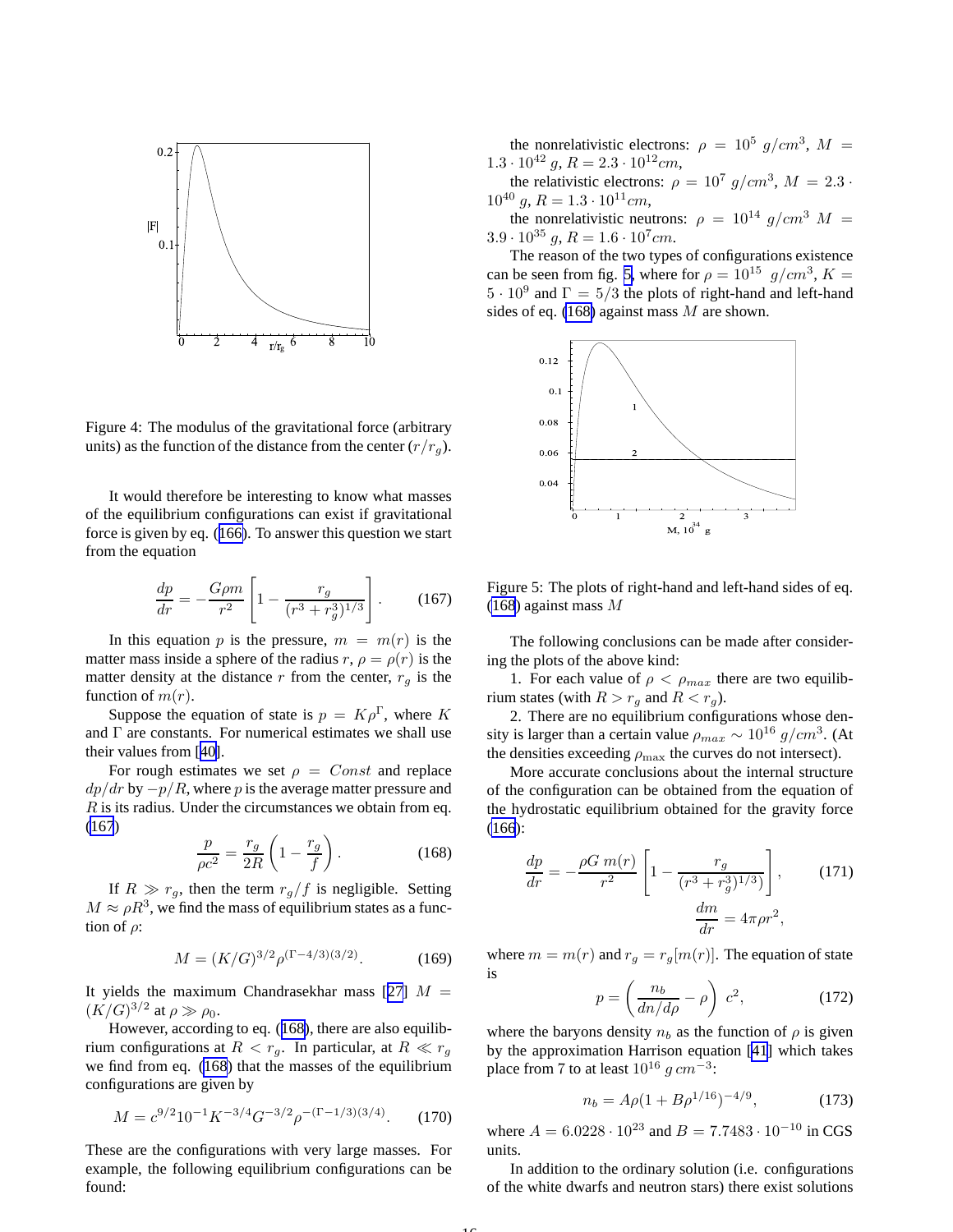with large masses. Fig. 6 shows an example of that kind of solutions for  $\rho(r)$ . It is a configuration with the mass  $2.6 \cdot 10^6 M_{\odot}$  and the radius  $0.378 \cdot R_{\odot}$ .



Figure 6: The density distribution inside the object with the mass  $M = 3.9 \cdot 10^{35} g$  and the radius  $R = 1.6 \cdot 10^{7} cm$ 

Are the configurations with large masses stable? The total energy of the degenerate gas is  $E = E_{int} + E_{gr}$ , where  $E_{int}$  is the intrinsic energy and  $E_{gr}$  is the gravitational energy. The gravitational energy of the sphere with the radius r is

$$
E_{gr} = -\int dm(r) \,\chi(r) \, m(r), \tag{174}
$$

where

$$
\chi(r) = \int_r^{\infty} dr' \ (r')^{-2} (1 - 1/f),
$$

$$
r_g = 2G m(r)/c^2, f = (r_g(r)^3 + (r')^3)^{1/3},
$$

$$
m(r) = 4\pi \int_0^r dr' \rho(r')^2 (r')^2.
$$
 (175)

The function  $\chi(r)$  is given by

$$
\chi = \frac{1}{r_g \overline{r}} + \frac{1}{2r_g \overline{r}^2} \mathcal{F}\left(\frac{1}{2}, \frac{2}{3}; \frac{5}{3}; -\frac{1}{\overline{r}^3}\right),\tag{176}
$$

where  $\mathcal F$  is the degenerated hypergeometric function. Approximately

$$
\chi = (1/r)[(1 - \exp(-0.7r/r_g)]. \tag{177}
$$

Therefore, at  $p = Const$  up to a constant of the order one

$$
E_{gr} = -\frac{GM^2}{R} \left[ 1 - \exp(-0.7R/r_g) \right].
$$
 (178)

The intrinsic energy  $E_{int} = \int u dm$ , where u is the energy per mass unit. For the used equation of state  $u =$  $K(\Gamma - 1)^{-1} \rho^{\Gamma - 1}$ . Thus, up to the constant of the order of one

$$
E = KM \rho^{\Gamma - 1} -
$$
  

$$
GM^{5/3} \rho^{1/3} [1 - \exp(-QM^{-2/3} \rho^{-1/3})],
$$
 (179)

where  $Q = 0.7c^2/2G$ . As an example, fig.7 shows the plot of the function  $E = E(\rho)$  for the nonrelativistic degenerated Fermi gas of the mass  $M = 2.5 \cdot 10^{38}$  g in comparison with the neutron star of the mass  $M = 10^{33} g$  in fig. 8.



Figure 7: The plot of the energy E vs. the density  $\rho$  for the configuration with the mass  $M = 2.5 \cdot 10^6 M_{\odot}$ 



Figure 8: The plot of the energy E vs. the density  $\rho$  for the neutron star with mass  $10^{33}$  q

The analysis of such plots shows that the function  $E =$  $E(\rho)$  has the minimum. Thus, the above equilibrium states of the large masses are stable.

More rigorous investigation that confirms this result was carried out in [**?**].

### **14 Conclusion**

It follows from the above results that the equations under consideration do not contradict available experimental data obtained in the Solar system. In paper [\[30](#page-17-0)] these equations were tested by the binary pulsar PSR1913+16 and it was found out that the results are very close to the ones in general relativity. It is a consequence of the fact that the used distances from attracting masses are much larger than the Schwarzshild radius. At the conditions the function  $f(r)$  is very close to the radial distance  $r$ . However, the physical consequences between these equations are completely different at the distances  $r \leq r_q$ . The events horizon is absent. There can exist supermassive configurations of the degenerated Fermi-gas. Candidates to the objects of such a kind are the galactic centers ([\[32](#page-17-0)]  $\div$  [\[38\]](#page-17-0)).